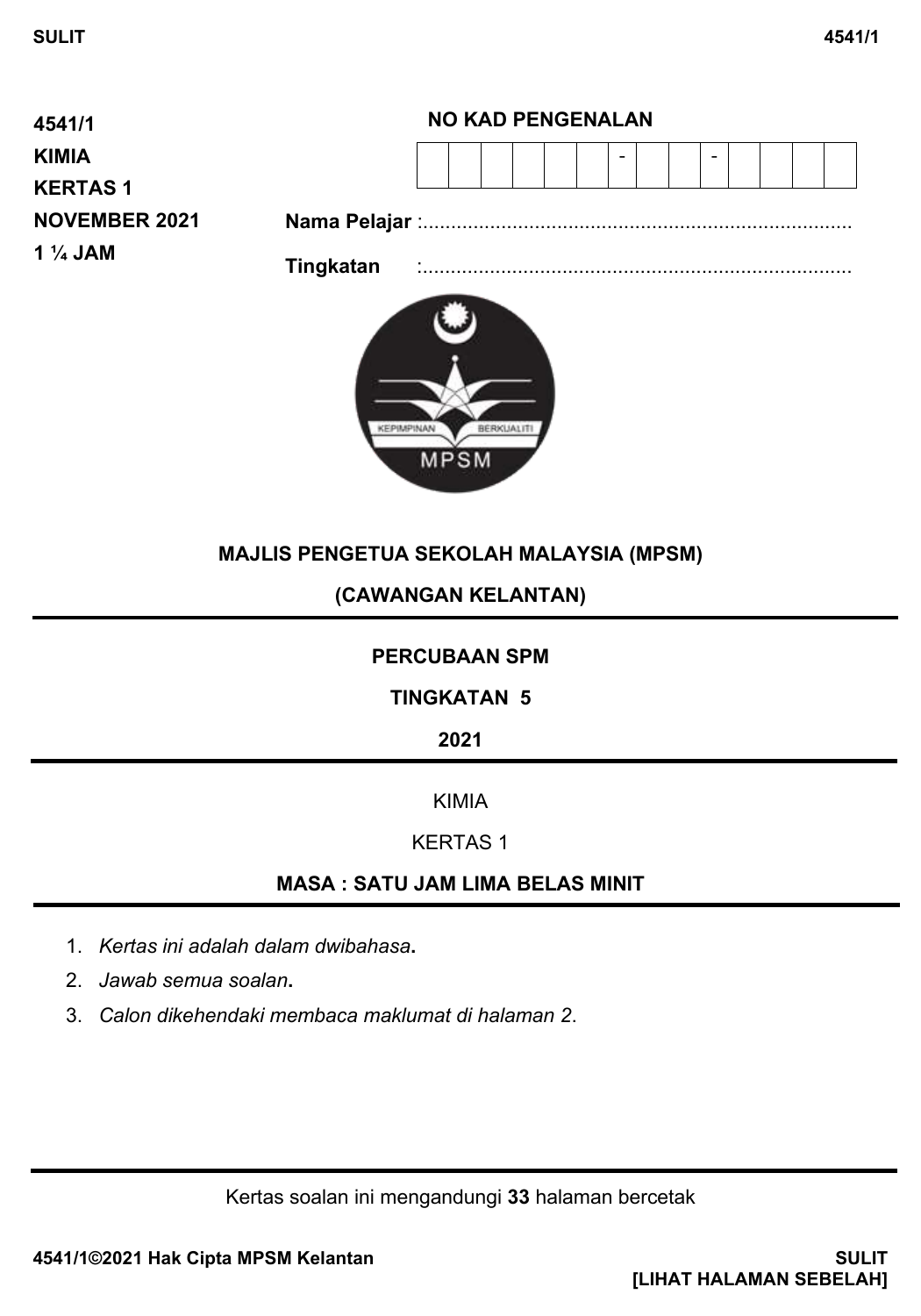#### **UNTUK CALON**

- 1. Kertas soalan ini mengandungi 40 soalan.
- 2. Jawab semua soalan.
- 3. Jawab dengan menghitamkan ruangan yang betul pada kertas jawapan.
- 4. Hitamkan satu ruangan sahaja bagi setiap soalan.
- 5. Sekiranya anda hendak menukar jawapan, padamkan tanda yang telah dibuat. Kemudian hitamkan jawapan yang baru.
- 6. Rajah yang mengiringi soalan tidak dilukis mengikut skala kecuali dinyatakan.
- 7. Anda dibenarkan menggunakan kalkulator saintifik yang tidak boleh diprogram.

## *INFORMATION FOR CANDIDATES*

- *1. This question paper consists of 40 questions.*
- *2. Answer all questions.*
- *3. Answer each question by blackening the correct space on the answer sheet.*
- *4. Blacken only one space for each question.*
- *5. If you wish to change your answer, erase the blackened mark that you have made.Then blacken the space for the new answer.*
- *6. The diagrams in the questions provided are not drawn to scale unless stated.*
- *7. You may use a non-programmable scientific calculator.*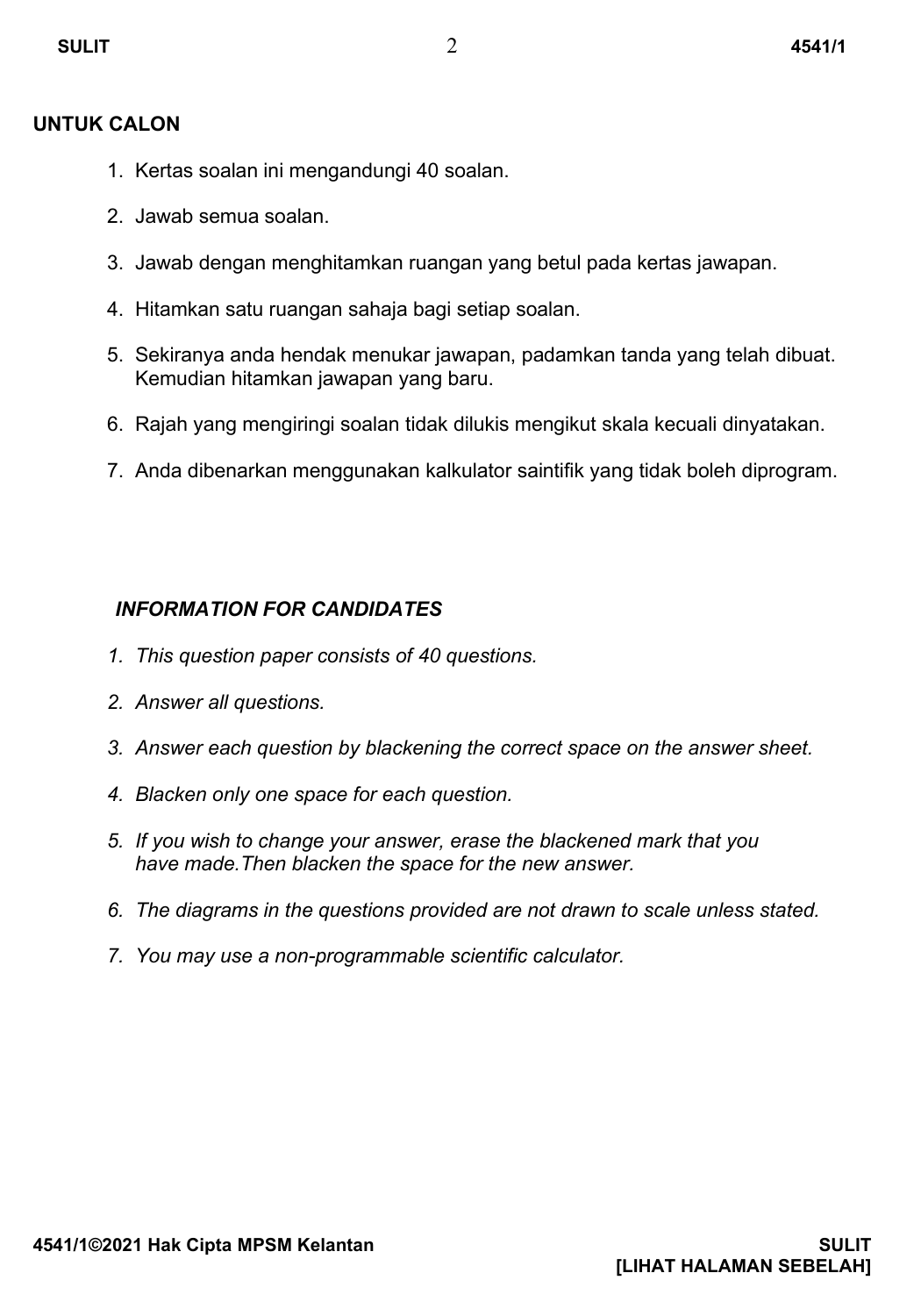**1** Lemak tak tepu boleh ditukarkan kepada lemak tepu melalui proses X. Apakah X?

*Unsaturated fats can be converted to saturated fats through the* X *process. What is* X*?*

- **A** Penghidrogenan *Hydrogenation*
- **B** Penghalogenan *Halogenation*
- **C** Pendehidratan *Dehydration*
- **D** Penggantian *Substituition*
- **2** Manakah rajah yang menunjukkan molekul gas hidrogen. *Which diagram represent the molecules of hydrogen gas*

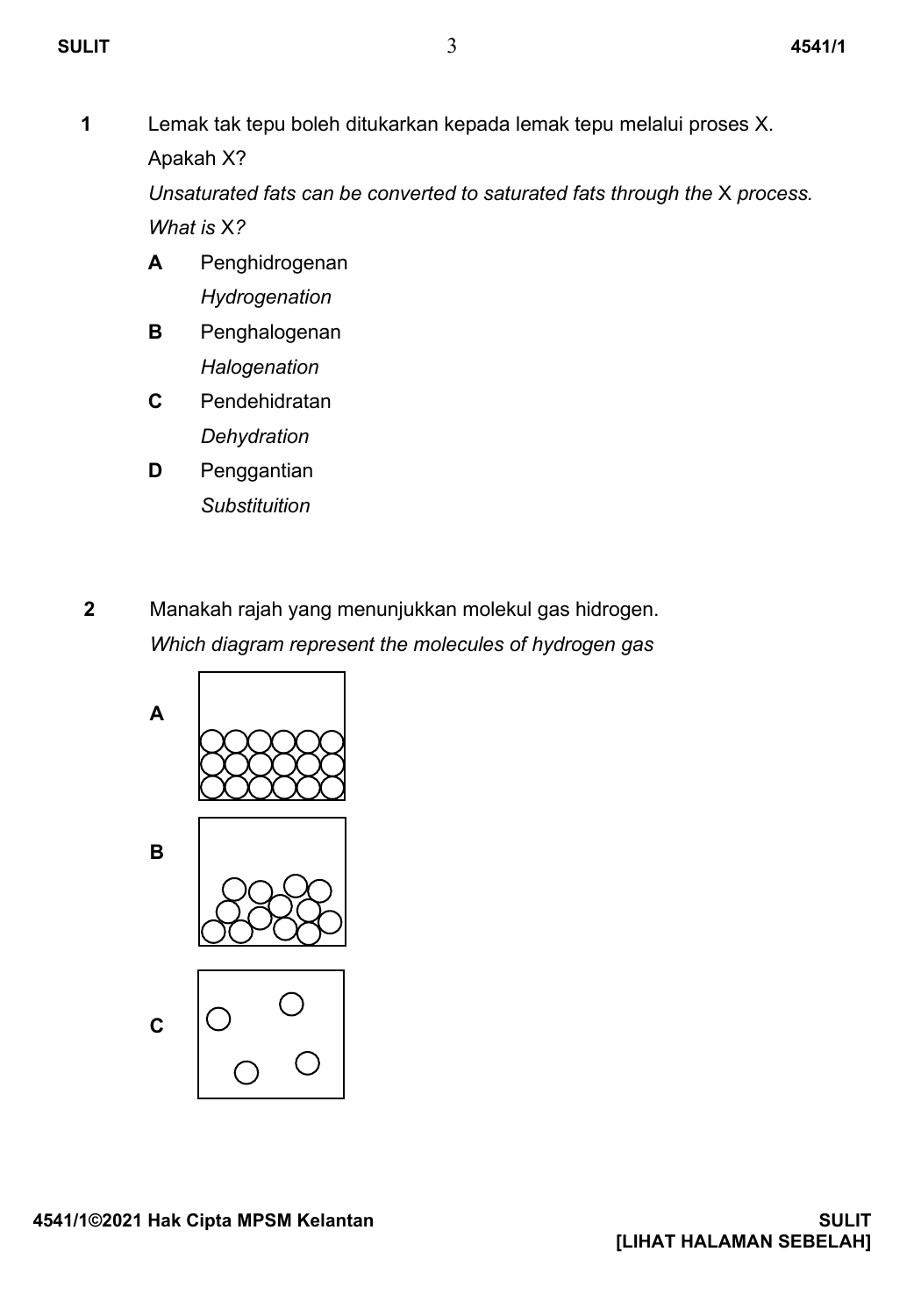- **3** Siapakah ahli sains yang telah menyusun unsur-unsur berdasarkan Hukum Oktaf. *Who is the scientist who has compiled the elements based on the Octave Law.*
	- **A** Joseph John Thomson
	- **B** James Chadwick
	- **C** John W Dobereiner
	- **D** John Newlands
- **4** Antara berikut, yang manakah berlaku dalam tindak balas pengoksidaan? *Which of the following occurs in oxidation reaction*
	- **A** Kehilangan oksigen *Loss of* oxygen
	- **B** Penerimaan elektron *Gain* of *electron*
	- **C** Penerimaan hidrogen *Gain of hydrogen*
	- **D** Penambahan nombor pengoksidaan *Increase in oxidation number*
- **5** Antara formula kimia berikut, yang manakah betul? *Which of the following chemical formulae is correct?* 
	- **A**  $Li<sub>2</sub>O$
	- **B** KBr<sub>2</sub>
	- **C**  $Al<sub>3</sub>Cl$
	- **D**  $MqNO<sub>3</sub>$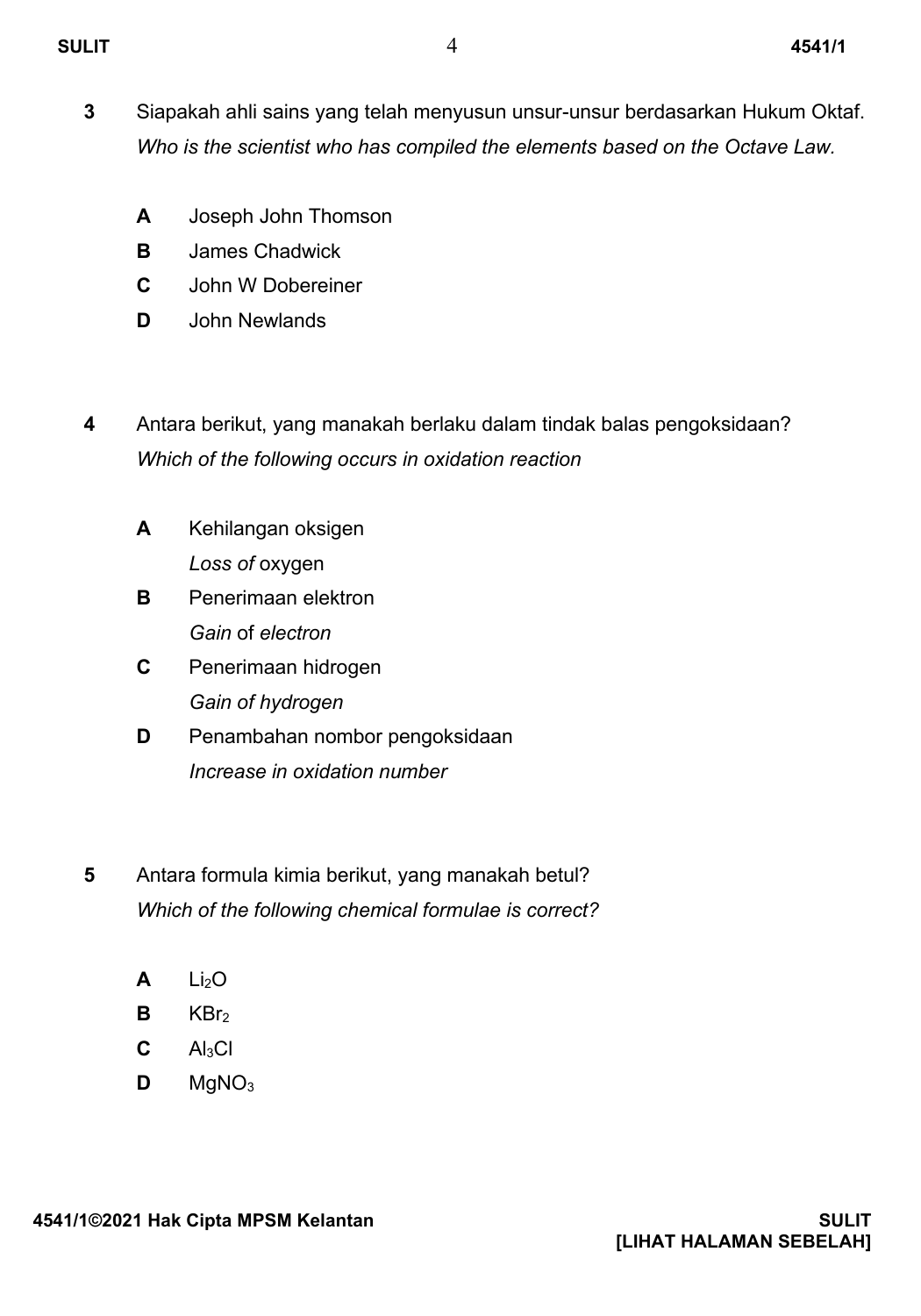**6** Rajah 1 menunjukkan penukaran getah Q kepada getah R melalui Proses P *Diagram* 1 *shows the conversion of rubber* Q *to rubber* R *through Process* P



*Diagram* 1

Antara berikut, yang manakah menerangkan tujuan Proses P? *Which of the following explains the purpose of Process* P*?*

- **A** Mengurangkan kekenyalan getah *To reduce the elasticity of rubber*
- **B** Meningkatkan takat lebur getah *To increase the melting point of rubber*
- **C** Mengurangkan saiz molekul getah *To decrease the size of rubber molecules*
- **D** Meningkatkan pengoksidaan getah *To increase the oxidation of rubber*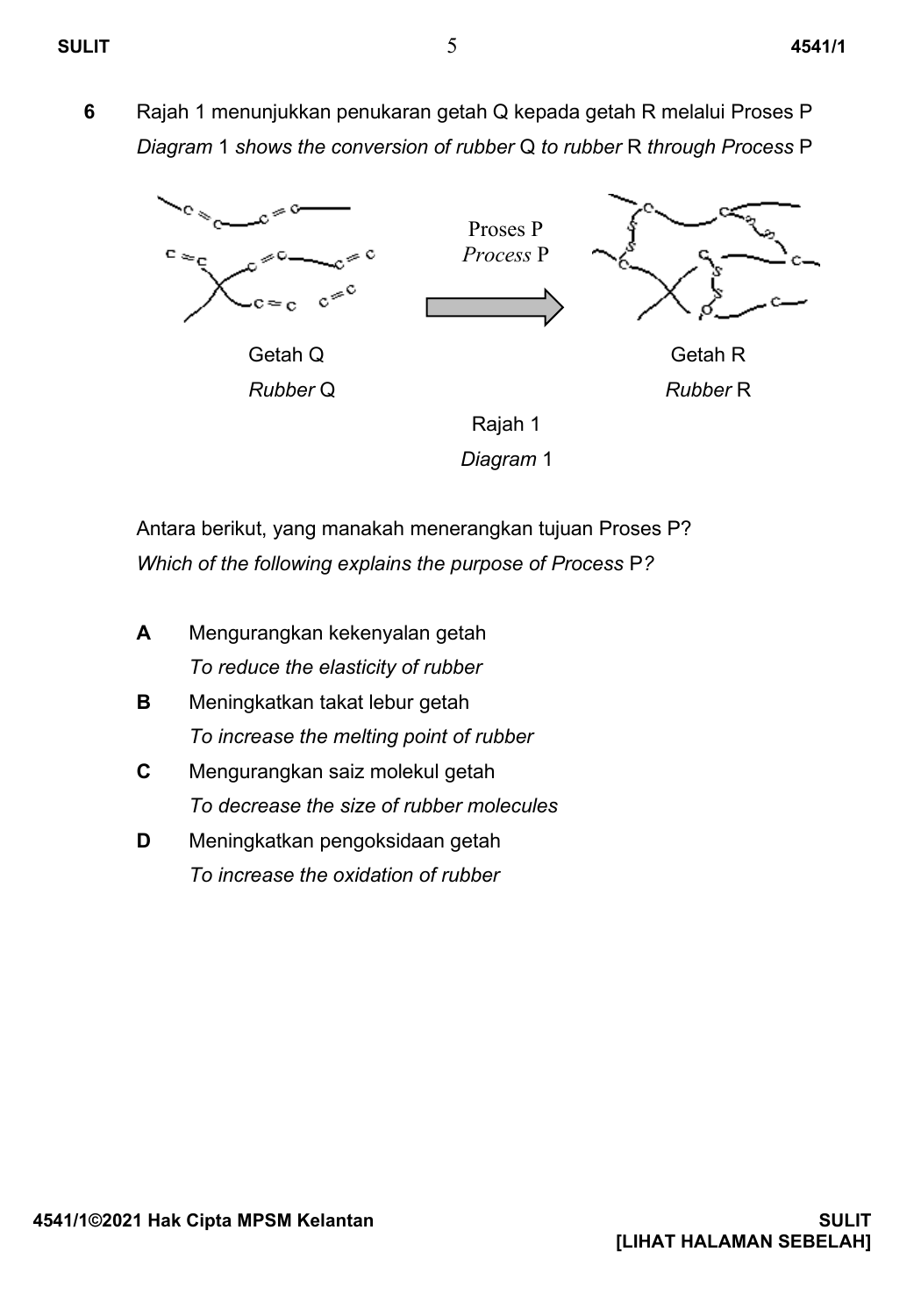- **7** Antara zarah-zarah dalam larutan ammonia, apakah zarah yang menyebabkan larutan ammonia bersifat alkali? *Among the particles in ammonia solution, what are the particles that cause the ammonia solution to be alkaline?*
	- **A**  $NH<sub>3</sub>$
	- **B**  $NH_4$ <sup>+</sup>
	- **C** OH-
- **8** Rajah 2 menunjukkan perubahan keadaan jirim bagi suatu bahan. *Diagram* 2 *shows the inter-conversion of the states of matter of a substance.*



 Rajah 2 *Diagram* 2

Proses manakah yang melibatkan penyerapan tenaga haba? *Which process involves the absorption of heat energy?*

- **A** P
- **B** Q
- **C** R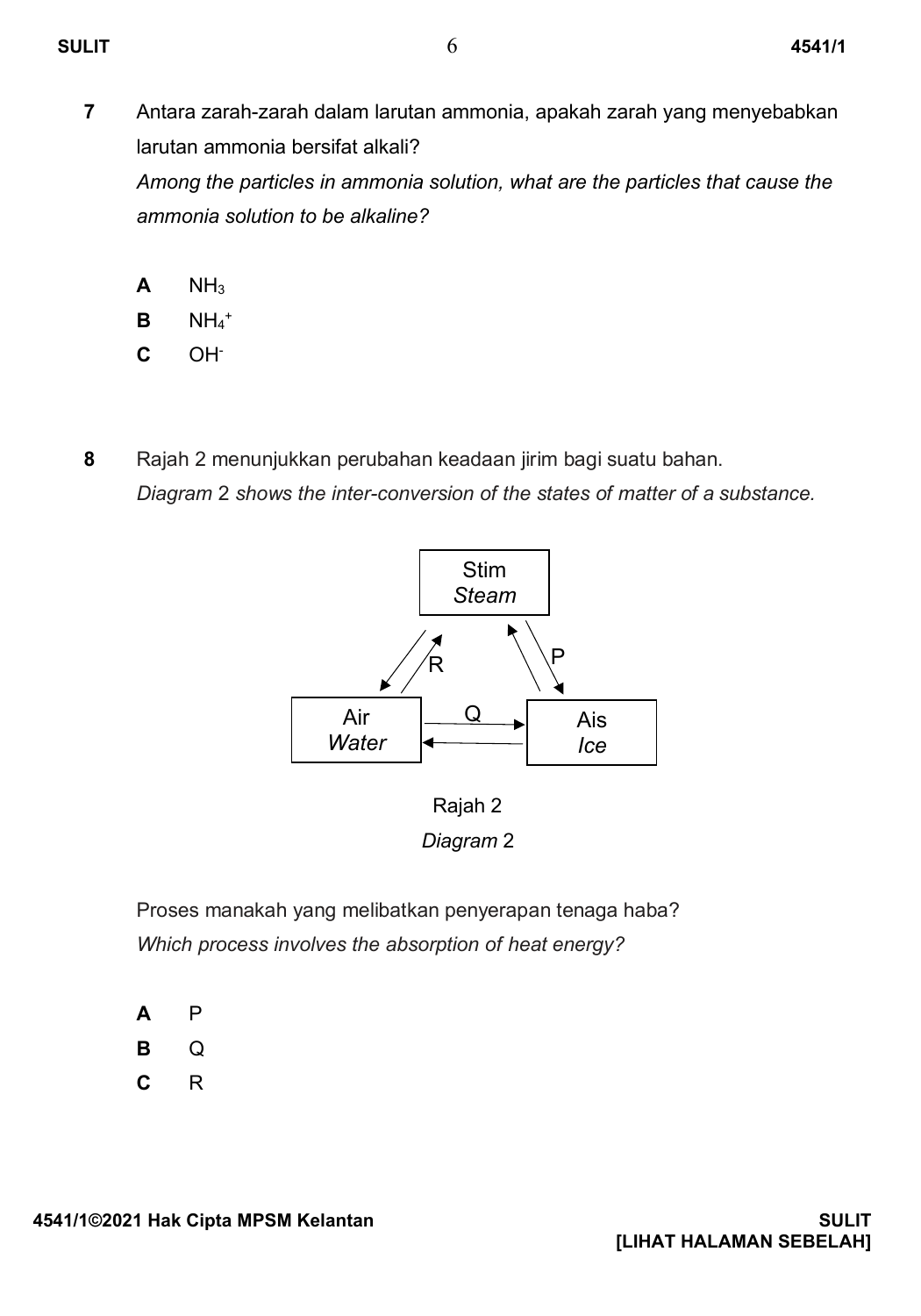- **9** Antara pernyataan berikut yang manakah benar bagi unsur kala 3 dari kiri ke kanan dalam Jadual Berkala Unsur? *Which of the following statement is true about elements in period* 3 *from left to right in Periodic Table of Elements*
	- **A** Sifat kelogaman unsur bertambah *Metallic properties of elements increase*
	- **B** Bilangan elektron valens berkurang *Electron valence decrease*
	- **C** Keelektronegatifan unsur berkurang *Electronegativity of the elements decrease*
	- **D** Saiz atom berkurang kerana bilangan proton bertambah *Atomic size decrease because of the proton number increase*
- **10** Antara berikut yang manakah merupakan tindak balas redoks? *Which of the following is a redox reaction*?
	- **A** Menyalakan dapur gas *Igniting the gas stove*
	- **B** Tindak balas asid ke atas lateks *A reaction of acid on latex*
	- **C** Menggunakan pek sejuk untuk meredakan sakit kaki *Using cold pack to relieve muscle pain*
	- **D** Mencuci kotoran yang terkena kotoran berminyak dengan sabun *Washing oil-stained clothes using soap*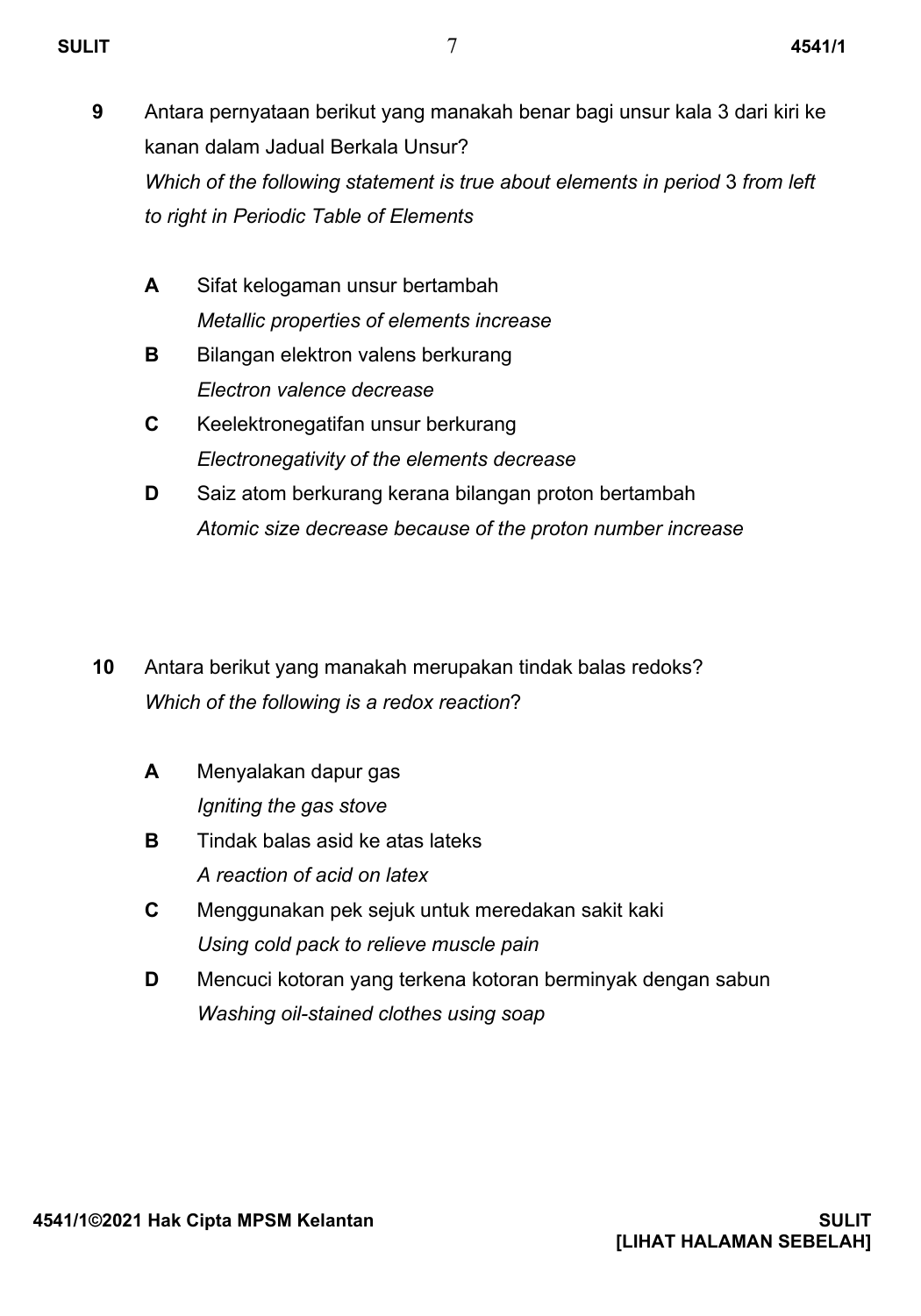*component.*

**11** Rajah 3 menunjukkan peralatan pembedahan iaitu sejenis aloi yang mengandungi ferum sebagai komponen utama *Diagram* 3 *shows a surgical equipments which is an alloy contain iron as the main* 



 Rajah 3  *Diagram* 3

Manakah antara berikut merupakan atom-atom asing aloi tersebut? *Which of the following are foreign atoms of the alloy?*

- **A** Mangan dan zink *Manganese and zinc*
- **B** Aluminium dan magnesium *Aluminium and magnesium*
- **C** Kromium dan nikel *Chromium and nickel*
- **D** Kuprum dan antimoni *Copper and antimony*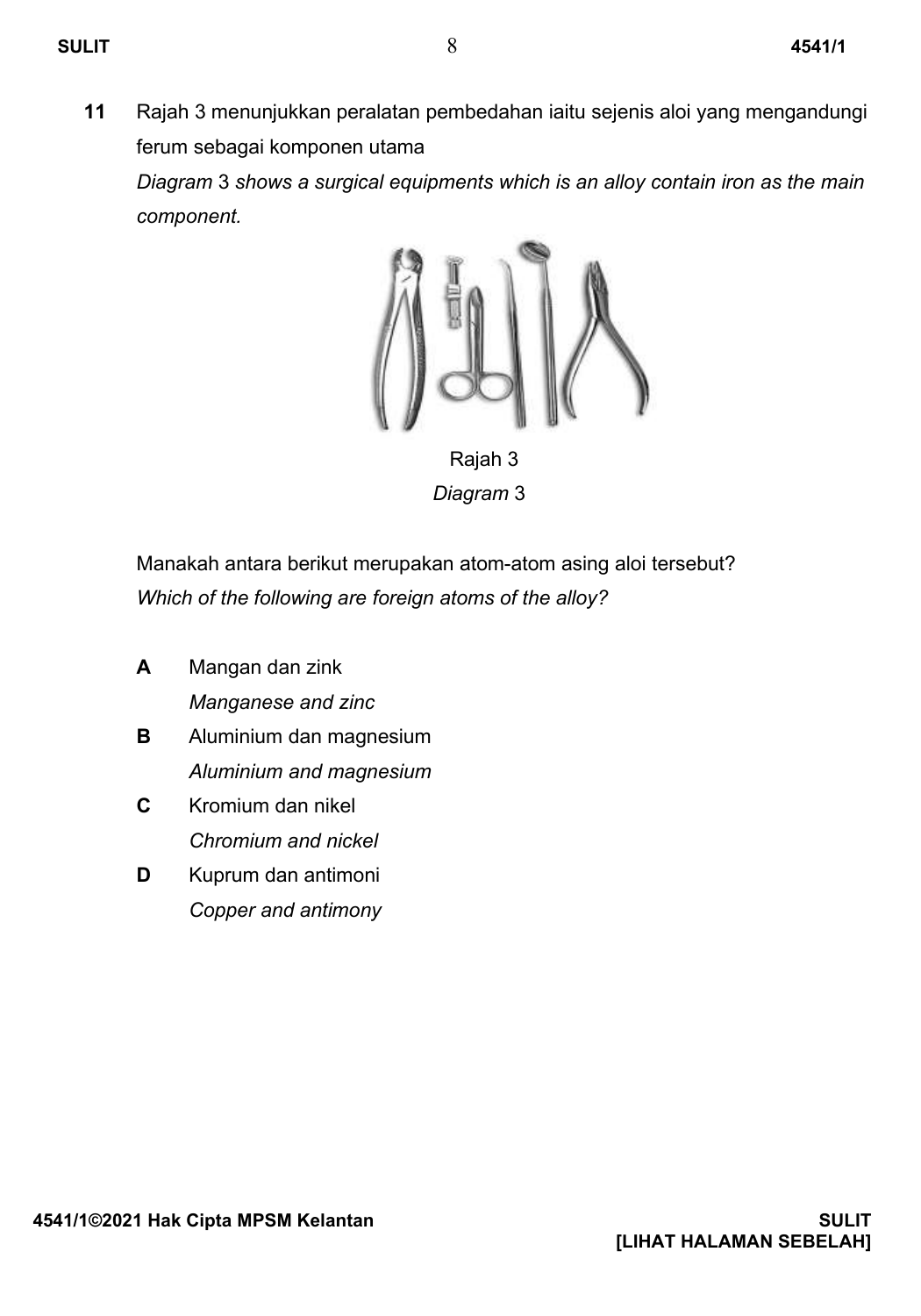**12** Garam tak terlarutkan disediakan dengan mencampur dua larutan akueus menerusi tindak balas penguraian ganda dua.

Rajah 4 menunjukkan bagaimana garam tak terlarutkan dihasilkan di dalam makmal.

*Insoluble salts are prepared by mixing two aqueous solutions through the double decomposition reaction.*

*Diagram 4 shows how insoluble salts are produced in the laboratory.*





*Diagram* 4

Pilih dua bahan yang boleh menghasilkan garam tak terlarutkan menerusi kaedah yang sama.

*Choose two substances that can produce insoluble salt by the same method*

|   | Larutan A             | Larutan B         |  |  |
|---|-----------------------|-------------------|--|--|
|   | Solution A            | Solution B        |  |  |
|   | Plumbum(II) oksida    | Asid sulfurik     |  |  |
| А | Lead(II) oxide        | Sulphuric acid    |  |  |
|   | Barium nitrat         | Natrium sulfat    |  |  |
| в | <b>Barium nitrate</b> | Sodium sulphate   |  |  |
|   | Kalsium klorida       | Magnesium nitrat  |  |  |
| C | Calcium chloride      | Magnesium nitrate |  |  |
|   | Magnesium hidroksida  | Kalsium nitrat    |  |  |
| D | Magnesium hidroxide   | Calcium nitrate   |  |  |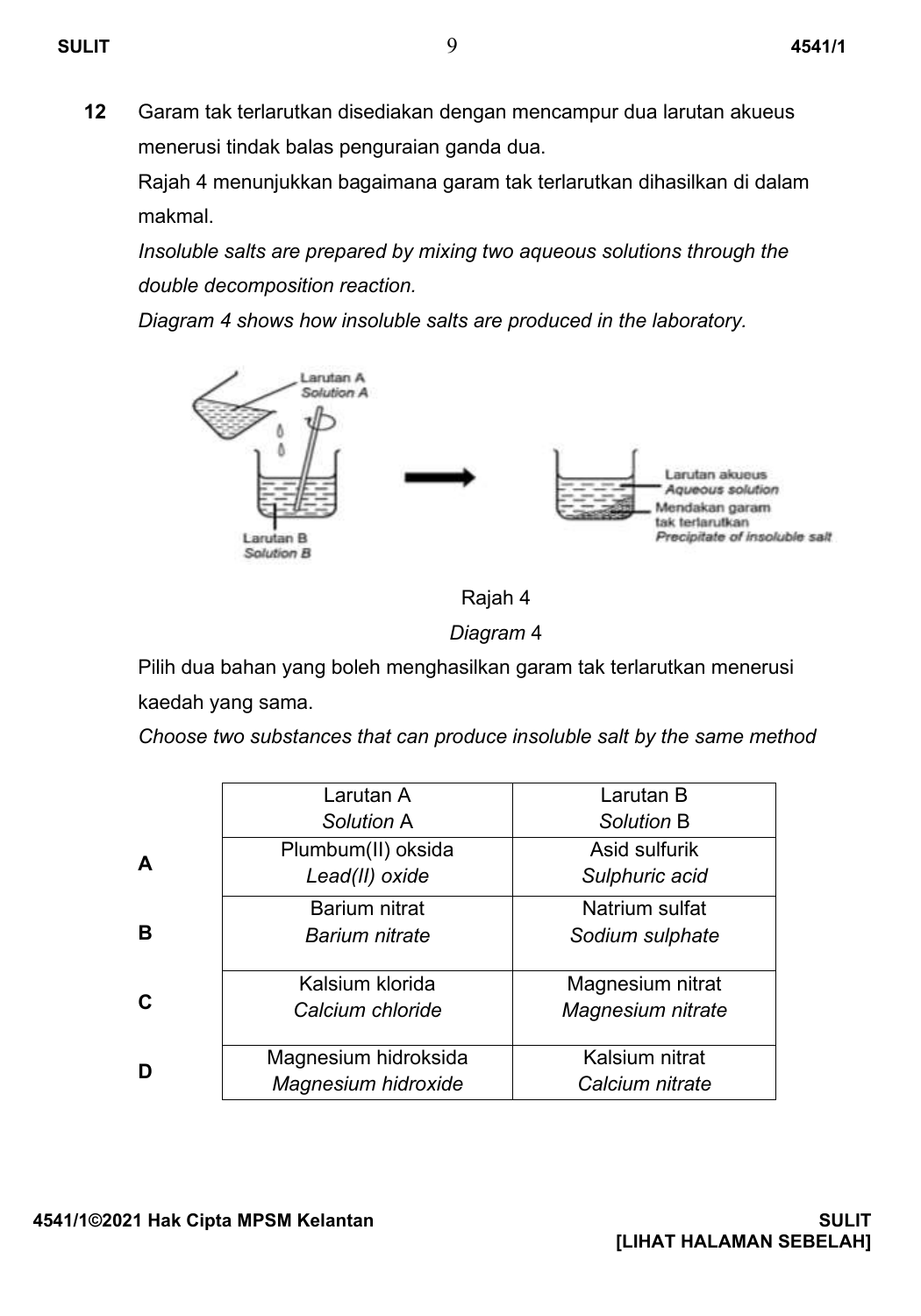**13** Rajah 5 menunjukkan proses penyediaan detergen melalui beberapa peringkat *Diagram* 5 *shows the preparation of detergent through several steps*

> Peringkat 1 : Pensulfonan *Step 1 : Sulphonation*

Rantai Panjang alkohol + Bahan P  $\rightarrow$  Asid alkil sulfonik + Air *Long-chain alcohol + Substance P→ Alkyl sulphonic acid + Water*

> Peringkat 2 : Peneutralan *Step 2 : Neutralisation*

Asid alkil sulfonic + Bahan  $Q \rightarrow$  Natrium alkil sulfat + Air *Alkyl sulphonic acid + Substance Q → Sodium alkyl sulphate + Water*

> Rajah 5  *Diagram* 5

Apakah bahan P dan Q?

*What is substances* P *and* Q*?*

|   | <b>Bahan P</b>     | <b>Bahan Q</b>             |
|---|--------------------|----------------------------|
|   | <b>Substance P</b> | <b>Substance Q</b>         |
|   | Asid sulfurik      | Larutan natrium hidroksida |
| A | Sulphuric acid     | Sodium hydroxide solution  |
|   | Asid palmitik      | Larutan natrium klorida    |
| В | Palmitic acid      | Sodium chloride solution   |
|   | Asid hidroklorik   | Larutan natrium hidroksida |
| C | Hidrocloric acid   | Sodium chloride solution   |
|   | Asid nitrik        | Larutan natrium klorida    |
| D | Nitric acid        | Sodium hydroxide solution  |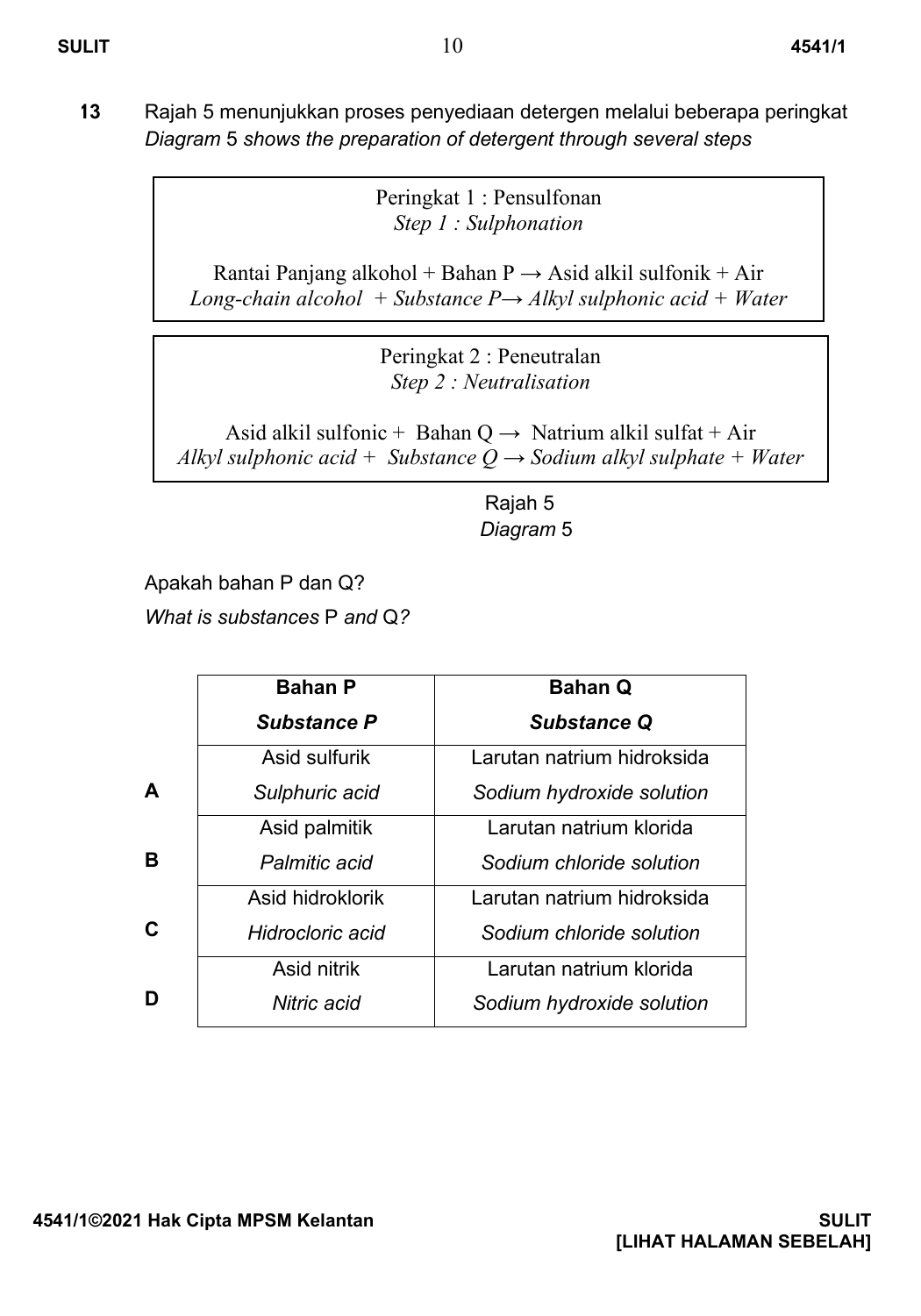**SULIT** 4541/1

**14** Tentukan nilai pH larutan barium hidroksida, Ba(OH)<sub>2</sub> yang berkepekatan  $0.05$  mol dm<sup>-3</sup>.

*Determine the pH value of a solution of barium hydroxide, Ba(OH)<sub>2</sub> at a concentration of* 0.05 mol dm-3 *.*

- **A** 1.3
- **B** 12.7
- **C** 13.0
- **D** 14.0
- **15** Jadual 1 menunjukkan maklumat tentang isotop dalam sampel bagi rubidium. *Table 1 shows information about the isotopes in a sample of rubidium*.

| Isotop<br>Isotope | Bilangan proton<br>Number of<br>protons | <b>Bilangan neutron</b><br>Number of<br>neutrons | Peratus isotop dalam<br>sampel<br>Percentage of isotope<br>in sample |
|-------------------|-----------------------------------------|--------------------------------------------------|----------------------------------------------------------------------|
|                   | 37                                      | 48                                               | 72                                                                   |
| ◠                 | 37                                      | 50                                               | 28                                                                   |

Jadual 1

 *Table* 1

Hitung jisim atom relatif bagi sampel rubidium ini.

*Calculate the relative atomic mass of this sample of* rubidium.

- **A** 34.84
- **B** 48.60
- **C** 85.56
- **D** 86.00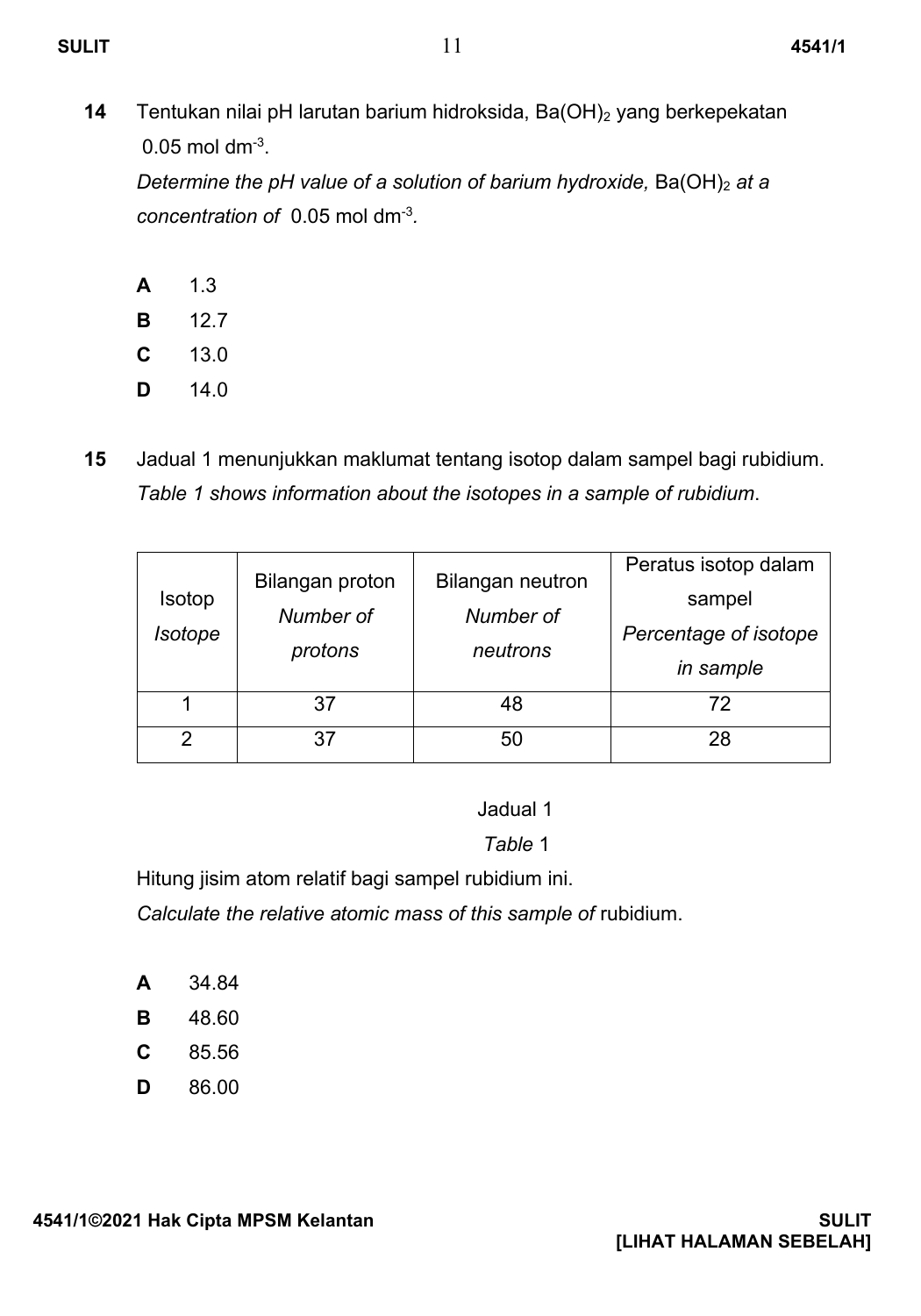**16** Unsur P dan unsur Q bertindak balas untuk membentuk satu sebatian kovalen dengan formula PQ2.

Antara berikut yang manakah benar?

*Element* P *and* Q *react to form a covalent compound with formula* PQ2.

*Which of the following is true*?

|   | Susunan elektron atom P        | Susunan elektron atom Q        |
|---|--------------------------------|--------------------------------|
|   | Electron arrangement of atom P | Electron arrangement of atom Q |
| A | 2.8.2                          | 2.8.7                          |
| B | 24                             | 26                             |
| C | 2.5                            | 27                             |
| D |                                | 27                             |

**17** Persamaan ion berikut menunjukkan tindak balas antara zink dengan asid  $Zn_{(p)}$  + 2H<sup>+</sup><sub>(ak)</sub>  $\rightarrow$  Zn<sup>2+</sup><sub>(ak)</sub> + H<sub>2 (g)</sub>

*The following ionic equation shows the reaction between zinc and acid*  $Zn_{(s)}$  + 2H<sup>+</sup><sub>(aq)</sub>  $\rightarrow$  Zn<sup>2+</sup><sub>(aq)</sub> + H<sub>2 (g)</sub>

Apakah perubahan nombor pengoksidaan bagi hidrogen? *What is the change in oxidation number of hydrogen*?

- **A** 0 kepada +1  $0 to +1$
- **B** 0 kepada +2 0 *to*  $+2$
- **C** +1 kepada 0 +1 *to* 0
- $D +1$  kepada  $+2$

+1 *to* +2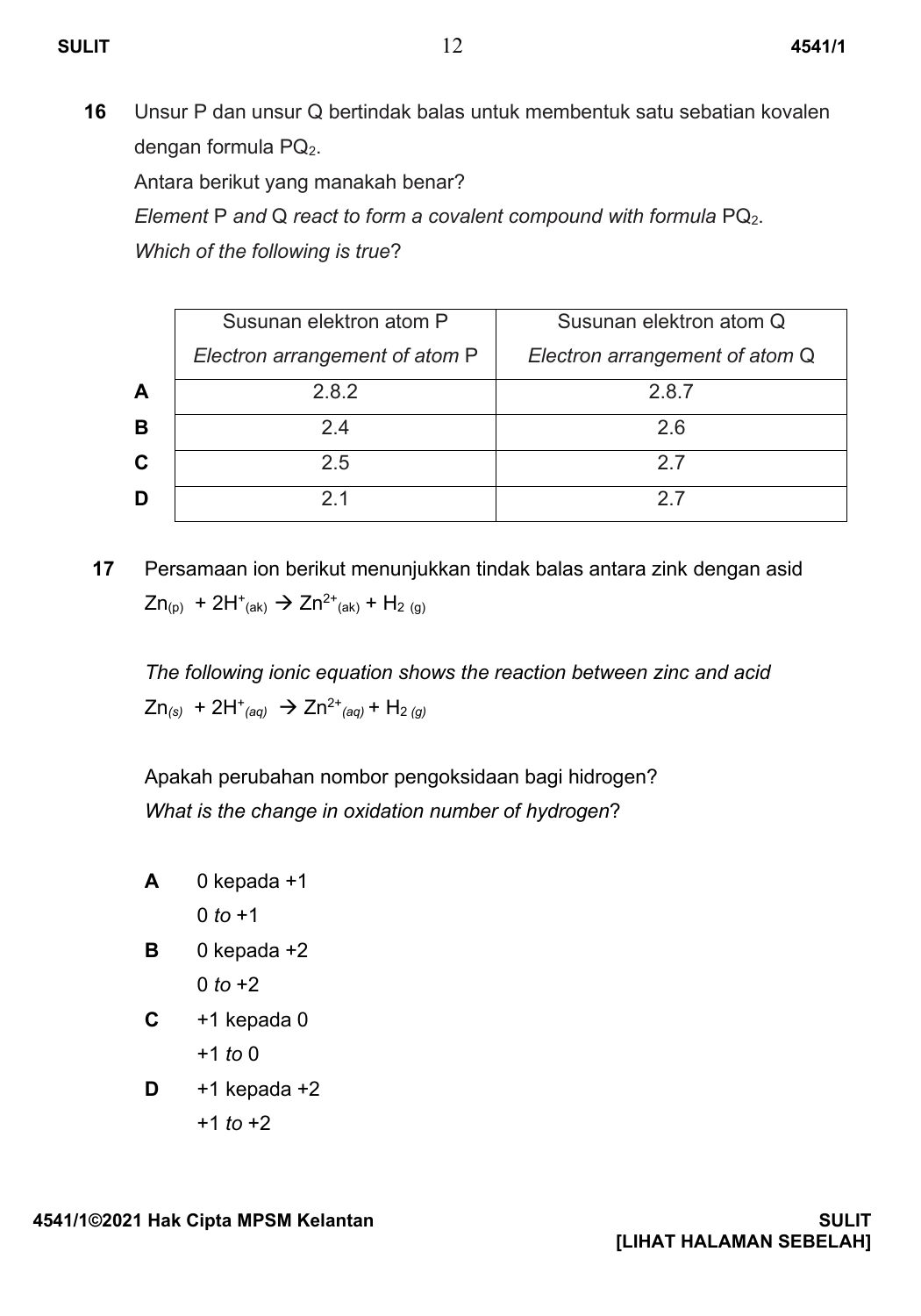**18** Jadual 2 menunjukkan isipadu gas karbon dioksida terkumpul dalam satu eksperimen

*Table 2 shows the volume of carbon dioxide gas collected in an experiment*

| Masa (s)           | 0 | 30   | 60   | 90     | 120 | 150              | 180 | 210    | 240  |
|--------------------|---|------|------|--------|-----|------------------|-----|--------|------|
| Time (s)           |   |      |      |        |     |                  |     |        |      |
| Isipadu $CO2$      |   |      |      |        |     |                  |     |        |      |
| (cm <sup>3</sup> ) | 0 | 20.0 | 30.0 | $31.0$ |     | $32.0$ 32.5 33.0 |     | $33.0$ | 33.0 |
| Volume of $CO2$    |   |      |      |        |     |                  |     |        |      |
| (cm <sup>3</sup> ) |   |      |      |        |     |                  |     |        |      |

Jadual 2

 *Table* 2

Berapakah kadar tindak balas purata? *What is the everage rate of reaction*?

- **A**  $0.14 \text{ cm}^3 \text{s}^{-1}$
- **B**  $0.18 \text{ cm}^3 \text{s}^{-1}$
- $C = 0.22 \text{ cm}^3 \text{s}^{-1}$
- **D**  $0.37 \text{ cm}^3 \text{s}^{-1}$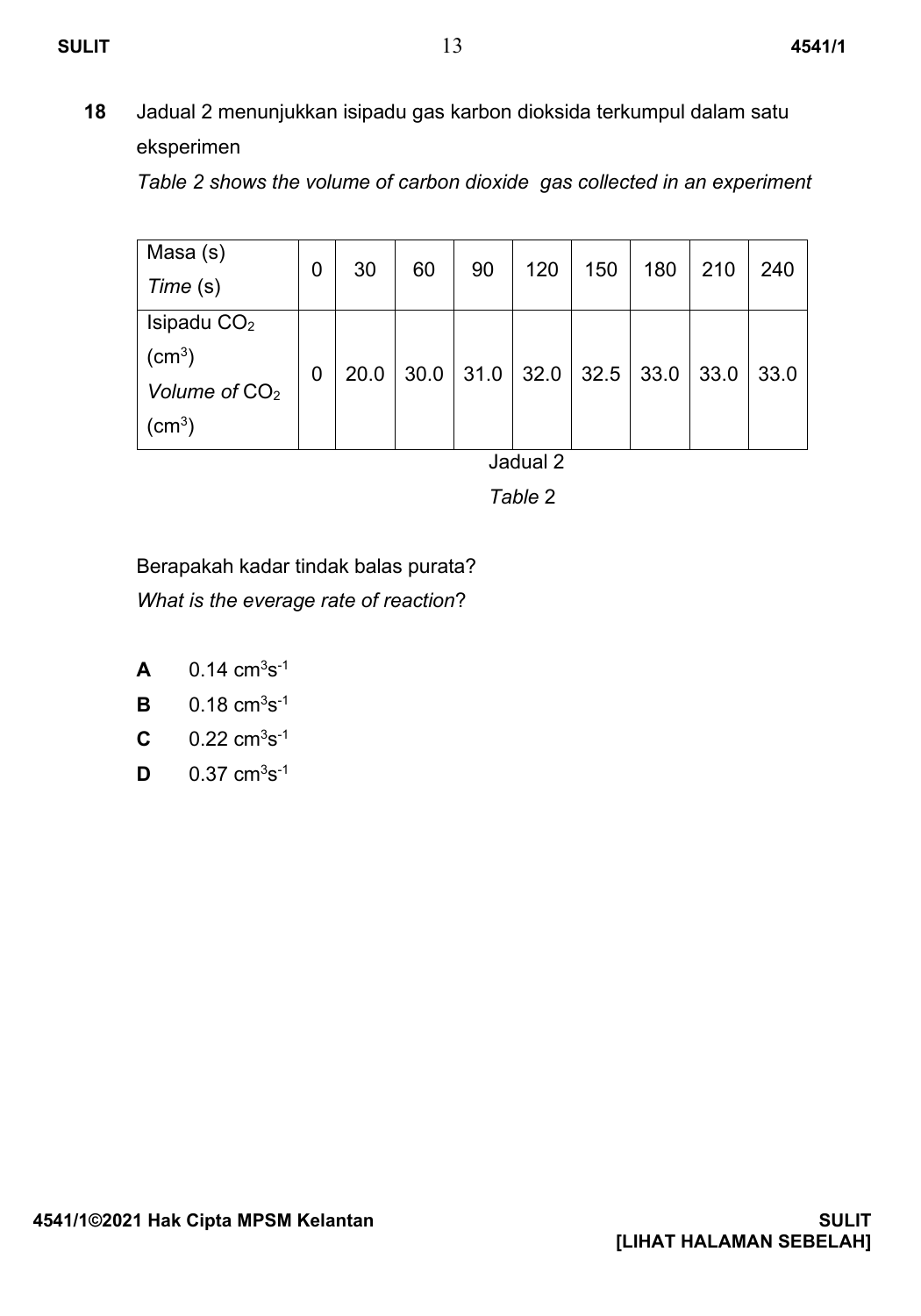**19** Rajah 6 menunjukkan formula struktur bagi satu isomer alkena. *Diagram 6 shows the structural formula of an isomer for an alkene.*



 Rajah 6  *Diagram* 6

Namakan isomer itu berdasarkan sistem penamaan IUPAC. *Name the isomer according to the IUPAC nomenclature system.*

- **A** 2-metilbut-2-ena *2-methylbut-2-ene*
- **B** 3-metilpent-2-ena *3-methylpent-2-ene*
- **C** 3-metilpent-3-ena *3-methylpent-3-ene*
- **D** 2,2-dimetilbut-2-ena *2,2-dimethylbut-2-ene*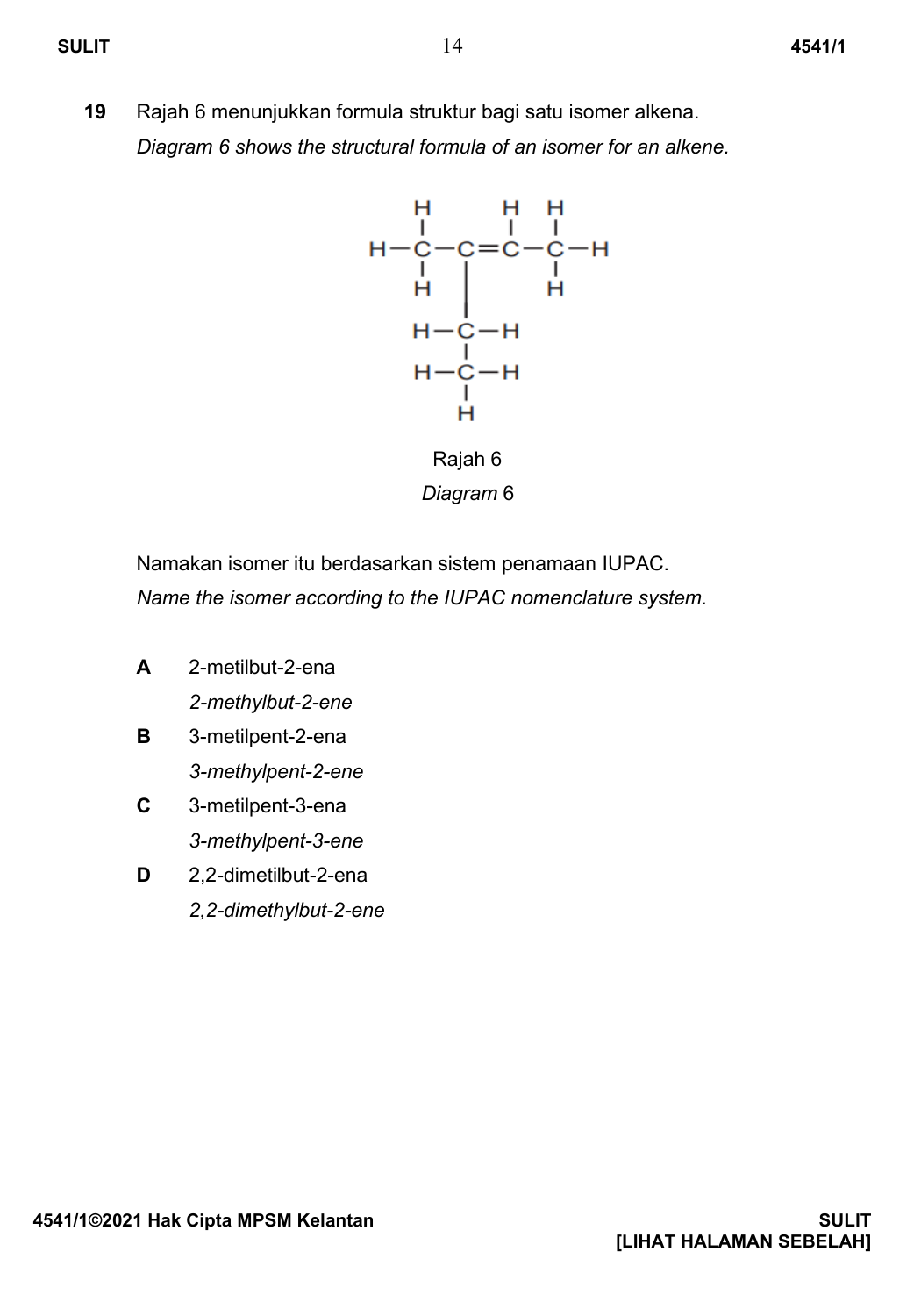**20** Jadual 3 menunjukkan takat lebur dan takat didih bagi empat bahan. *Table* 3 *shows the melting point and boiling point of four substances.*

| <b>Bahan</b>     | Takat lebur (°C)     | Takat didih (°C)     |  |
|------------------|----------------------|----------------------|--|
| <b>Substance</b> | Melting point $(°C)$ | Boiling point $(°C)$ |  |
|                  | -17                  | 58                   |  |
|                  | 85                   | 192                  |  |
| R                | $-120$               | $-10$                |  |
| ς                | 258                  | 302                  |  |

Jadual 3

 *Table* 3

Bahan manakah ialah cecair pada suhu bilik?

*Which substance is a liquid at room temperature?*

- **A** P
- **B** Q
- **C** R
- **D** S

**4541/1©2021 Hak Cipta MPSM Kelantan SULIT**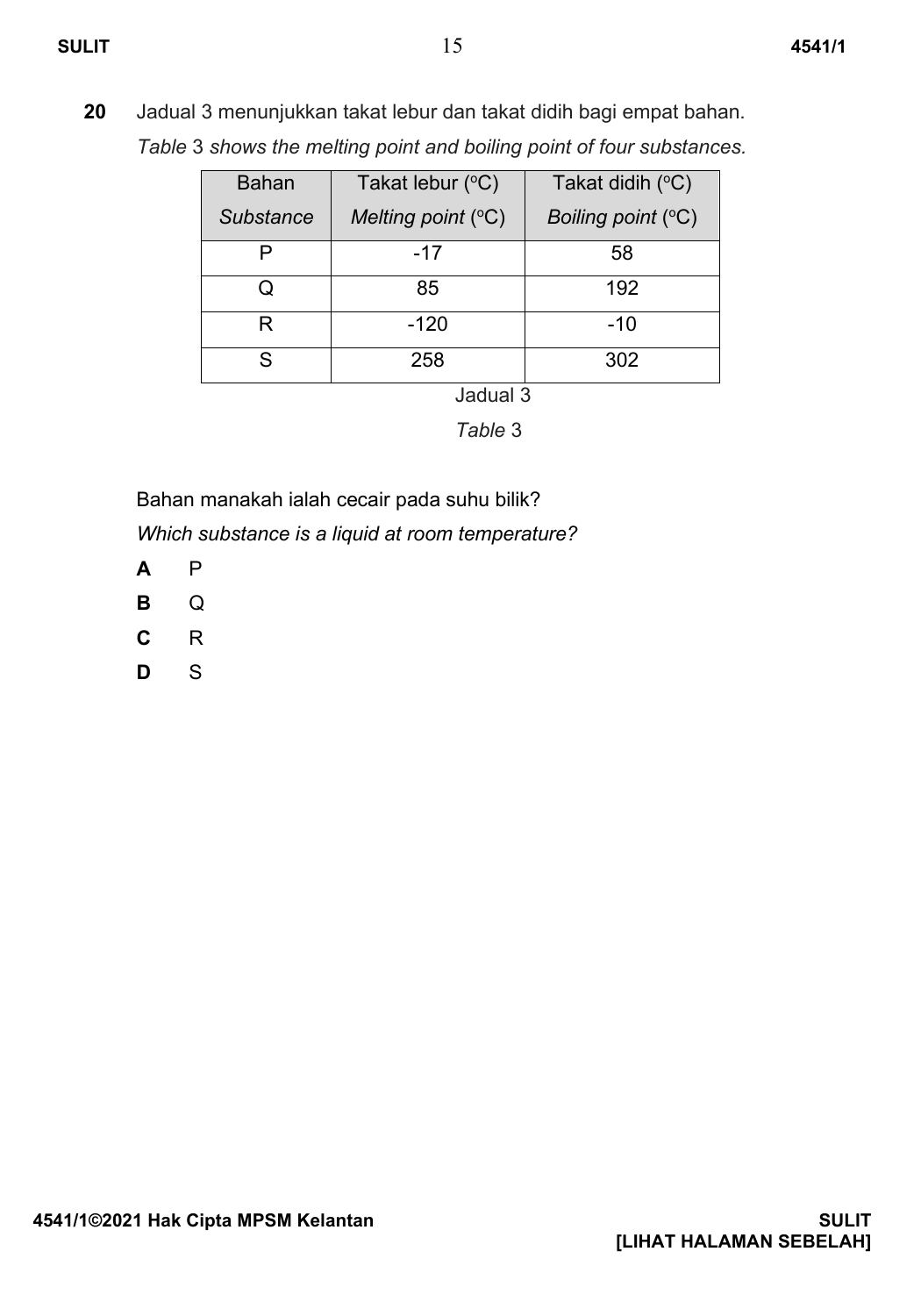**21** Suatu tindak balas redoks boleh diwakili oleh persamaan berikut

 $X_{2 (ak)} + 2KBr_{(ak)} \rightarrow 2KX_{(ak)} + Br_{2 (ak)}$ 

*A redox reaction can be represented by the following equation*  $X_{2 \text{ (aq)}} + 2KBr_{\text{ (aq)}} \rightarrow 2KX_{\text{ (aq)}} + Br_{2 \text{ (aq)}}$ 

Unsur X berada di dalam Kumpulan 17 Jadual Berkala Unsur. Apakah yang diperhatikan jika unsur X digantikan dengan iodin? *Element* X *is in Group 17 in the Periodic Table of Elements*. *What can be observed if element* X *is replaced with iodine*?

- **A** Larutan tak berwarna terhasil *Colourless solution is produced*
- **B** Gas perang terhasil *Brown gas is produced*
- **C** Warna perang larutan iodin dinyahwarnakan *Brown colour of the iodine is decolourised*
- **D** Tiada perubahan dapat diperhatikan *No change is observed*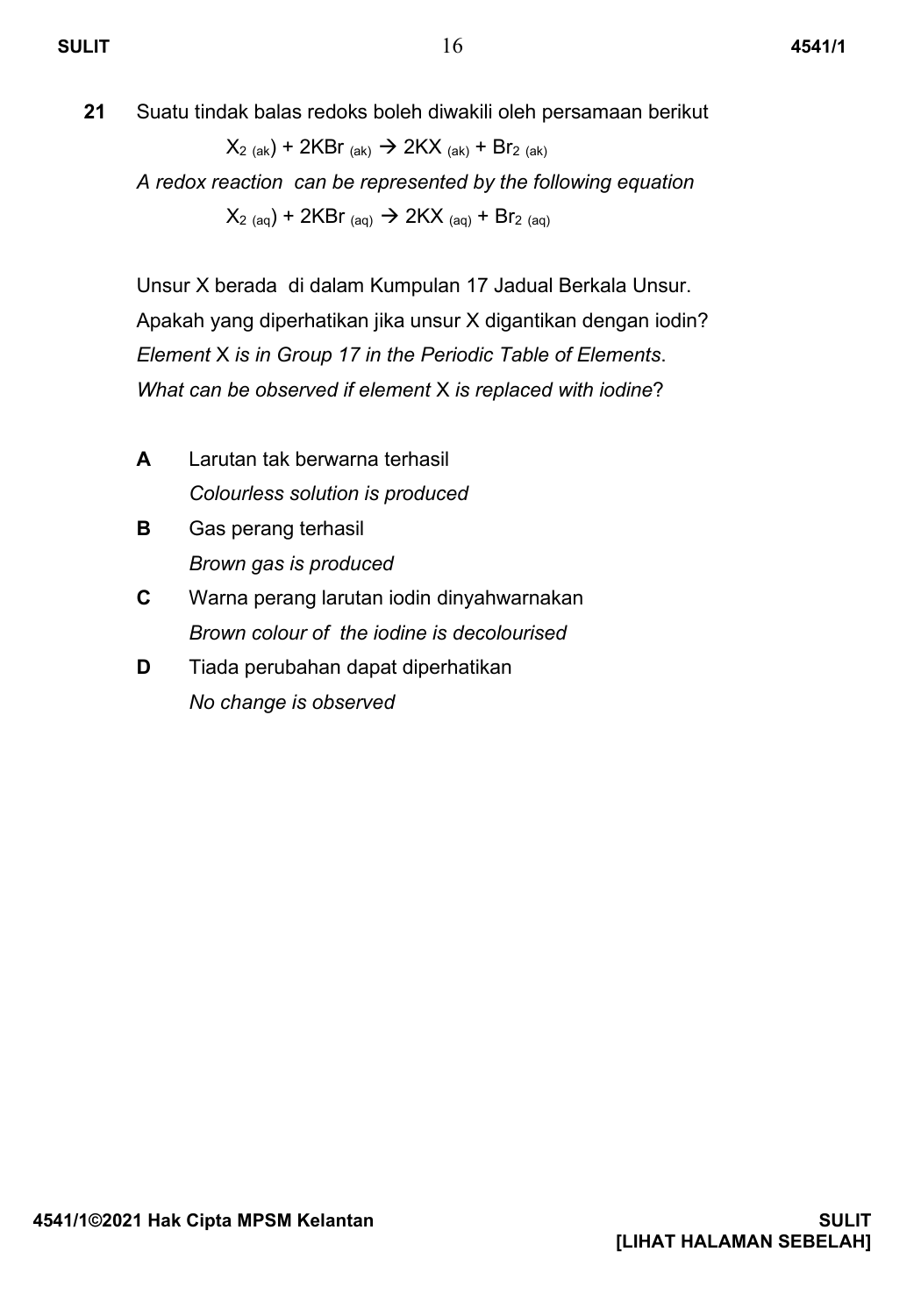- 
- **22** Etena dapat dibezakan daripada etana kerana etena dapat *Ethene can be differentiate from ethane because ethene can*

|   | Etena                      | Etana                       |
|---|----------------------------|-----------------------------|
|   | Ethene                     | Ethane                      |
|   | Larut dalam air            | Tidak larut dalam air       |
| A | Soluble in water           | Insoluble in water          |
|   | Tidak terbakar dalam       | Terbakar dalam udara        |
| в | udara                      | burning in the air          |
|   | Does not burn in the air   |                             |
| C | Bertindak balas dengan     | Tidak bertindak balas       |
|   | alkohol                    | dengan alkohol              |
|   | React with alcohol to      | Does not react with alcohol |
|   | produce ester              | to produce ester            |
| D | Melunturkan warna perang   | Warna perang air bromin     |
|   | air bromin                 | tidak dilunturkan           |
|   | <b>Bleaching the brown</b> | The brown color of bromine  |
|   | colour of bromine water    | water is not bleached       |
|   |                            |                             |
|   |                            |                             |

- **23** Proses yang manakah mempunyai kadar tindak balas yang paling tinggi? *Which process has the highest rate of reaction*?
	- **A** Fotosintesis *Photosynthesis*
	- **B** Pembakaran *Combustion*
	- **C** Respirasi *Respiration*
	- **D** Pengaratan *Rusting*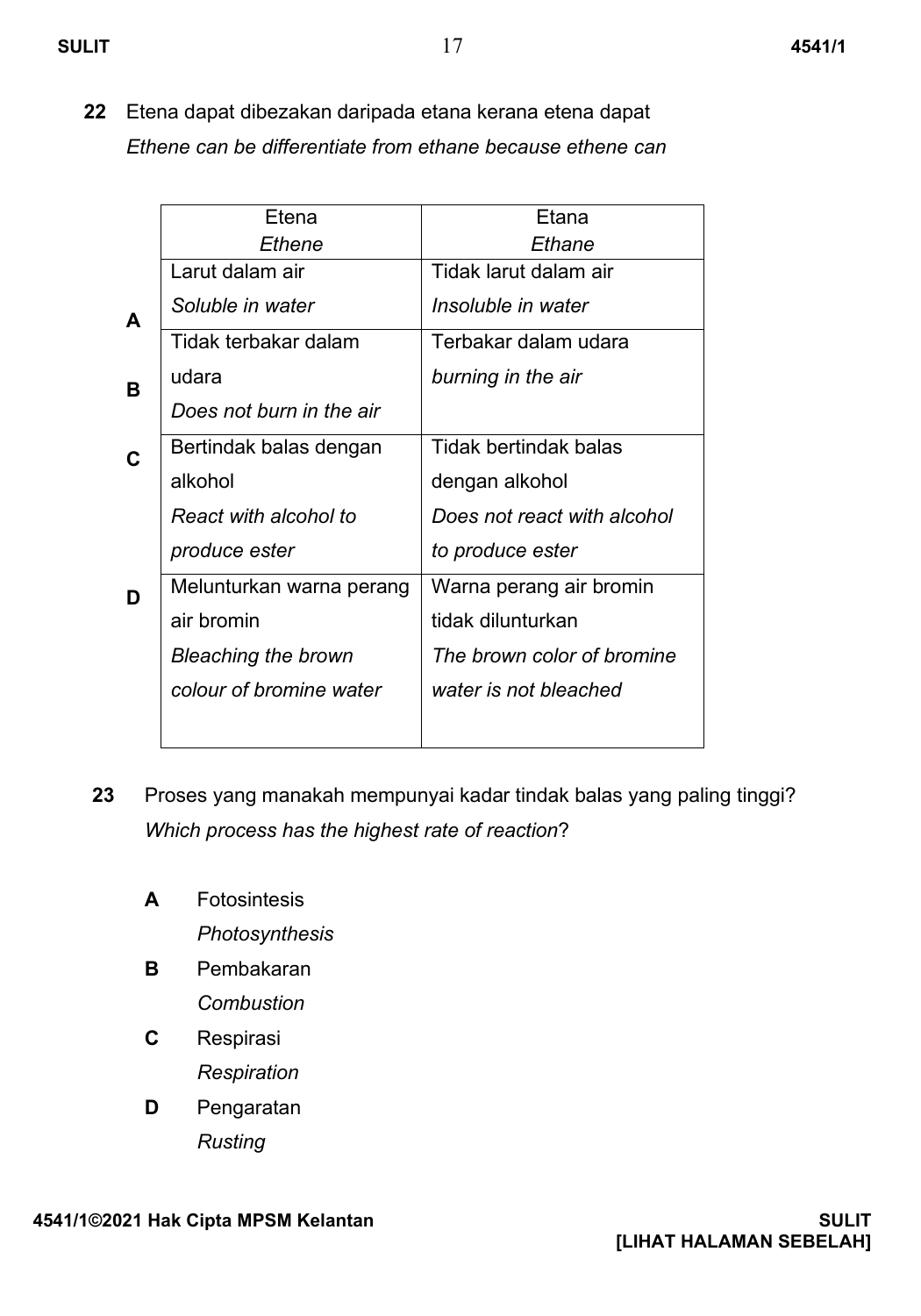- **24** Apakah mendakan kuning yang terbentuk apabila larutan natrium tiosulfat,  $Na<sub>2</sub>S<sub>2</sub>O<sub>3</sub>$  bertindak balas dengan asid sulfurik, H<sub>2</sub>SO<sub>4</sub>? *What is the yellow precipitate formed when sodium thiosulphate, Na*<sub>2</sub>S<sub>2</sub>O<sub>3</sub> *solution reacts with sulphuric acid*, H2SO4?
	- **A** Sulfur dioksida *Sulphur dioxide*
	- **B** Sulfur trioksida *Sulphur trioxide*
	- **C** Natrium sulfat *Sodium sulphate*
	- **D** Sulfur *Sulphur*
- **25** Sebatian P mempunyai ciri-ciri seperti berikut: *Compound P has the characteristics as follow:* 
	- Sangat larut dalam air *Very soluble in water*
	- Boleh disediakan daripada alkena  *Can be prepared from an alkene*

Apakah kemungkinan sebatian P? *What is probably compound P?*

- $A$   $C_2H_5COOCH_3$
- **B** CH3COONa
- **C** C3H7COOH
- $D$  C<sub>2</sub>H<sub>5</sub>OH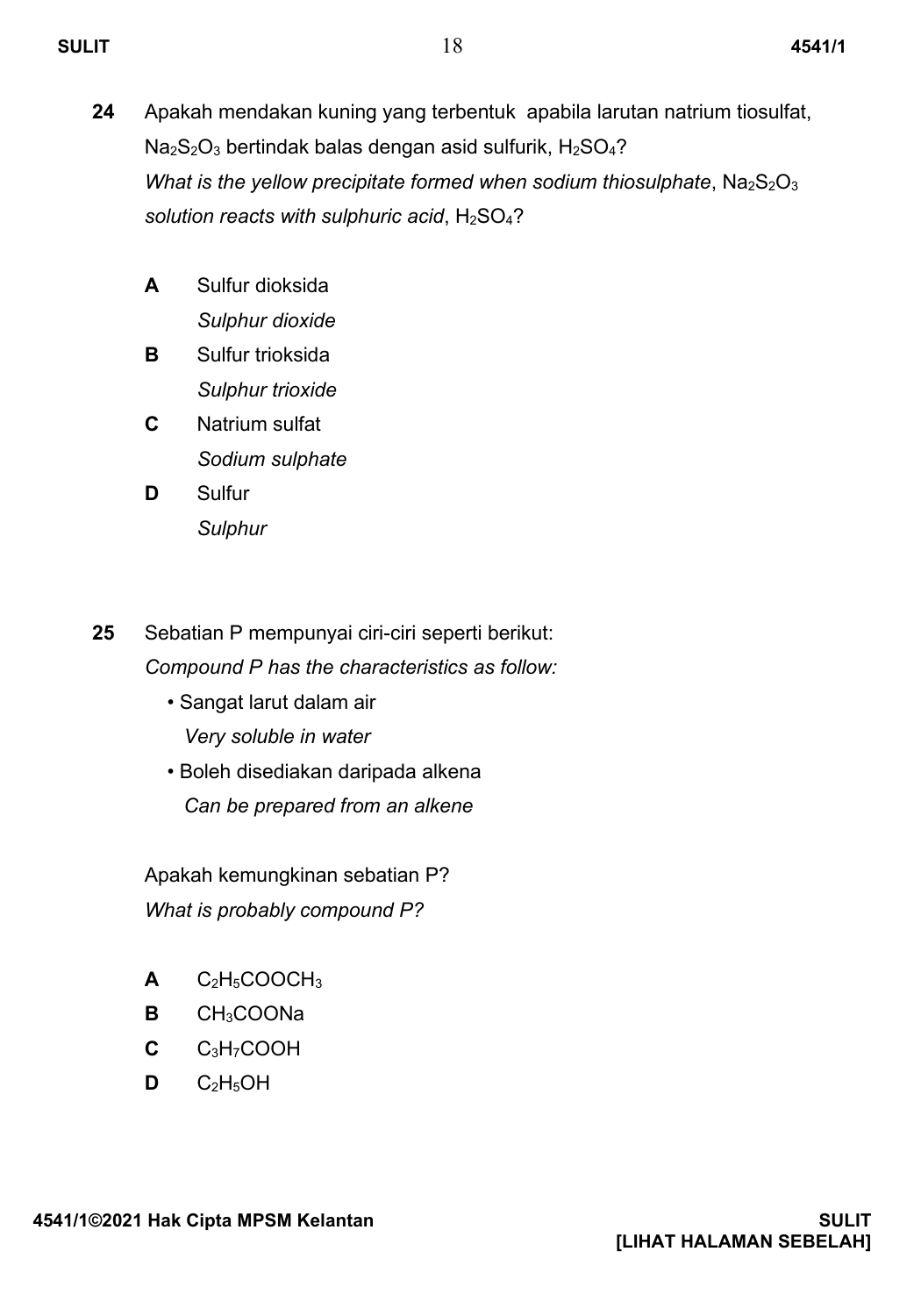**26** Rajah 7 menunjukkan gambar rajah aras tenaga bagi penguraian kalsium karbonat.

*Diagram* 7 *shows an energy level diagram for the decomposition of calcium carbonate*





Pernyataan manakah yang boleh dirumuskan daripada Rajah 7? *Which statement can be deduced from Diagram* 7*?*

**A B C D** Tindak balas itu adalah eksotermik *The reaction is exothermic* Haba diserap dalam tindak balas itu *Heat is absorbed in the reaction* Bahan tindak balas mempunyai lebih tenaga daripada hasil tindak balas *The reactant has more energy than the products* Jumlah tenaga bagi bahan tindak balas dan hasil tindak balas adalah 570 kJ *Total energy of the reactant and the products is* 570 kJ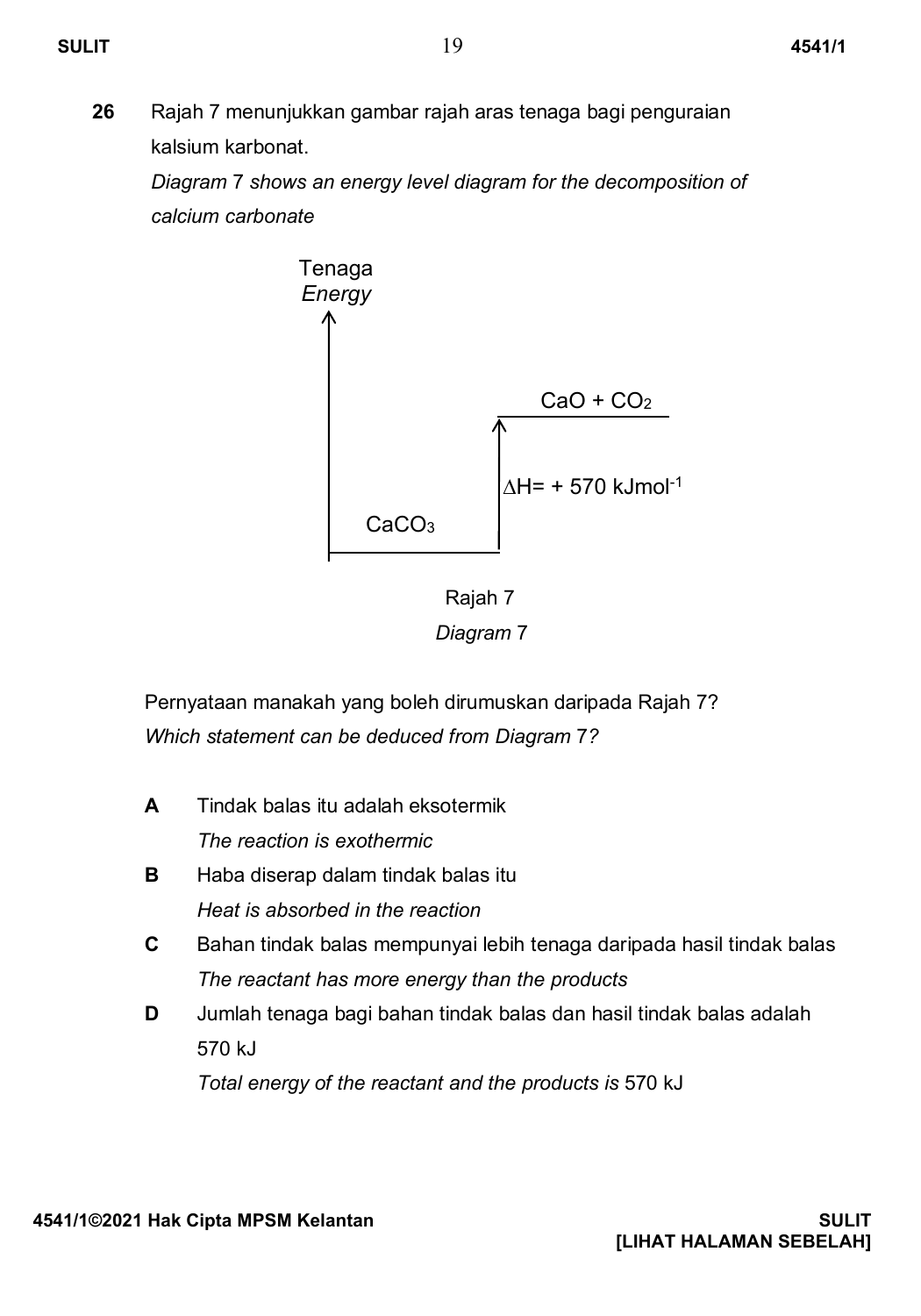**27** Rajah 8 menunjukkan penyediaan larutan piawai natrium karbonat, Na2CO<sup>3</sup> dengan melarutkan 10.6 g natrium karbonat di dalam air suling dan menjadikan isi padu sehingga 100 cm<sup>3</sup>.

*Diagram* 8 *shows the preparation of standard solution of sodium carbonate,*  Na2CO<sup>3</sup> *by dissolving* 10.6 g *of sodium carbonate in distilled water and*  making the volume up to 100 cm<sup>3</sup>.



Berapakah isipadu larutan piawai yang disediakan perlu digunakan jika seorang pelajar ingin menyediakan 50 cm<sup>3</sup> larutan natrium karbonat 0.5 mol  $dm<sup>-3</sup>2$ 

[Jisim formula relatif :  $NazCO<sub>3</sub> = 106$ ]

*What is the volume of standard solution prepared that should be used if a student wants to prepare* 50 cm<sup>3</sup> *of* 0.5 mol dm-3 *sodium carbonate solution? [Relative formula mass : Na2CO<sub>3</sub> = 106]* 

- **A**  $10.0 \text{ cm}^3$
- **B** 12.5  $cm<sup>3</sup>$
- **C**  $25.0 \text{ cm}^3$
- **D** 50.0 cm3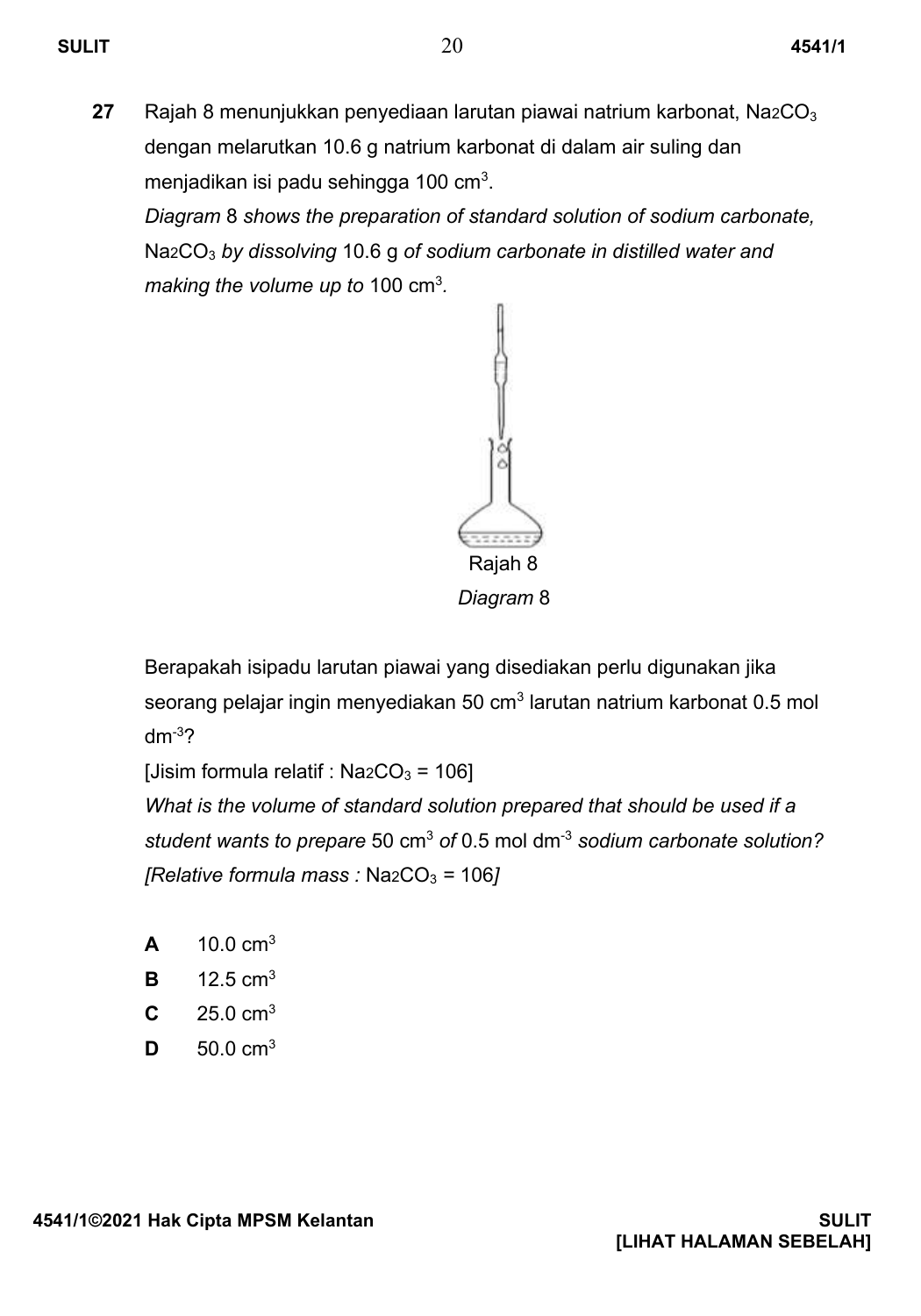**28** Sebuah katrij penunu Bunsen mengandungi 2.75 kg gas butana, C<sub>4</sub>H<sub>10</sub>. Berapakah bilangan mol gas itu? [Jisim atom relatif:  $H = 1$ ,  $C = 12$ ]

*A Bunsen burner cartridge contains* 2.75 kg *butane gas,* C4H10*. What is the number of moles of the gas? [Relative atomic mass :* H = 1, C = 12*]* 

- **A** 23.71
- **B** 24.55
- **C** 47.41
- **D** 49.11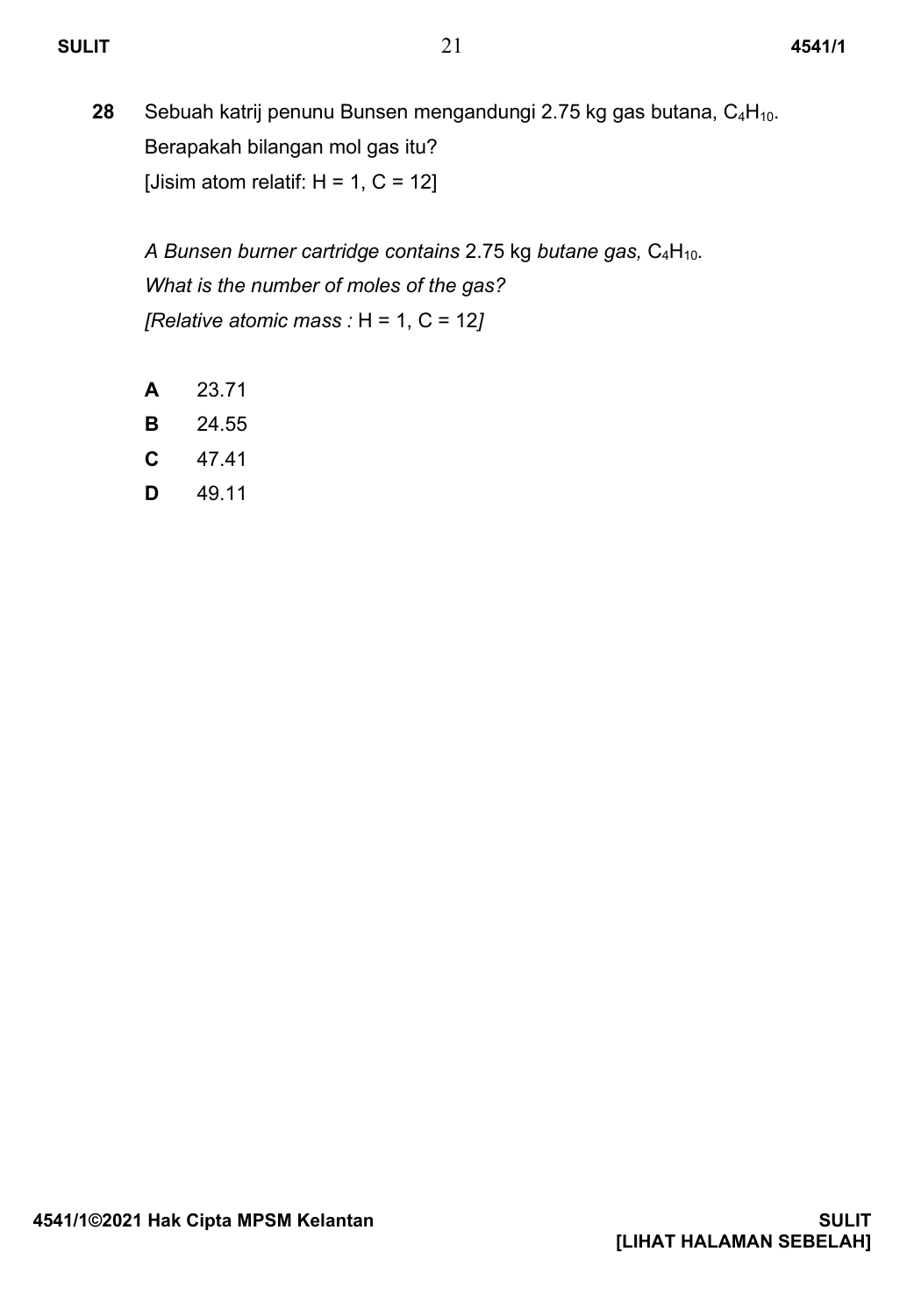**29** Rajah 9 menunjukan pembentukan bahan komposit daripada komponen asalnya

*Diagram 9 shows the formation of a composite material from its original components*



 Rajah 9  *Diagram* 9

Berdasarkan Rajah 9, mengapakah konkrit yang diperkukuhkan digunakan untuk membina bangunan dan jambatan berbanding konkrit? *Based on Diagram 9, why reinforced concrete is used to build buildings and bridges compared to concrete?*

- **A** lebih keras daripada konkrit *harder than concrete*
- **B** mempunyai ketahanan mampatan yang lebih tinggi *has higher compressive resistance*
- **C** mempunyai ketahanan regangan yang lebih tinggi *has higher tensile resistance*
- **D** hanya dapat dibentuk kepada bentuk yang terhad *can only be formed to a limited form*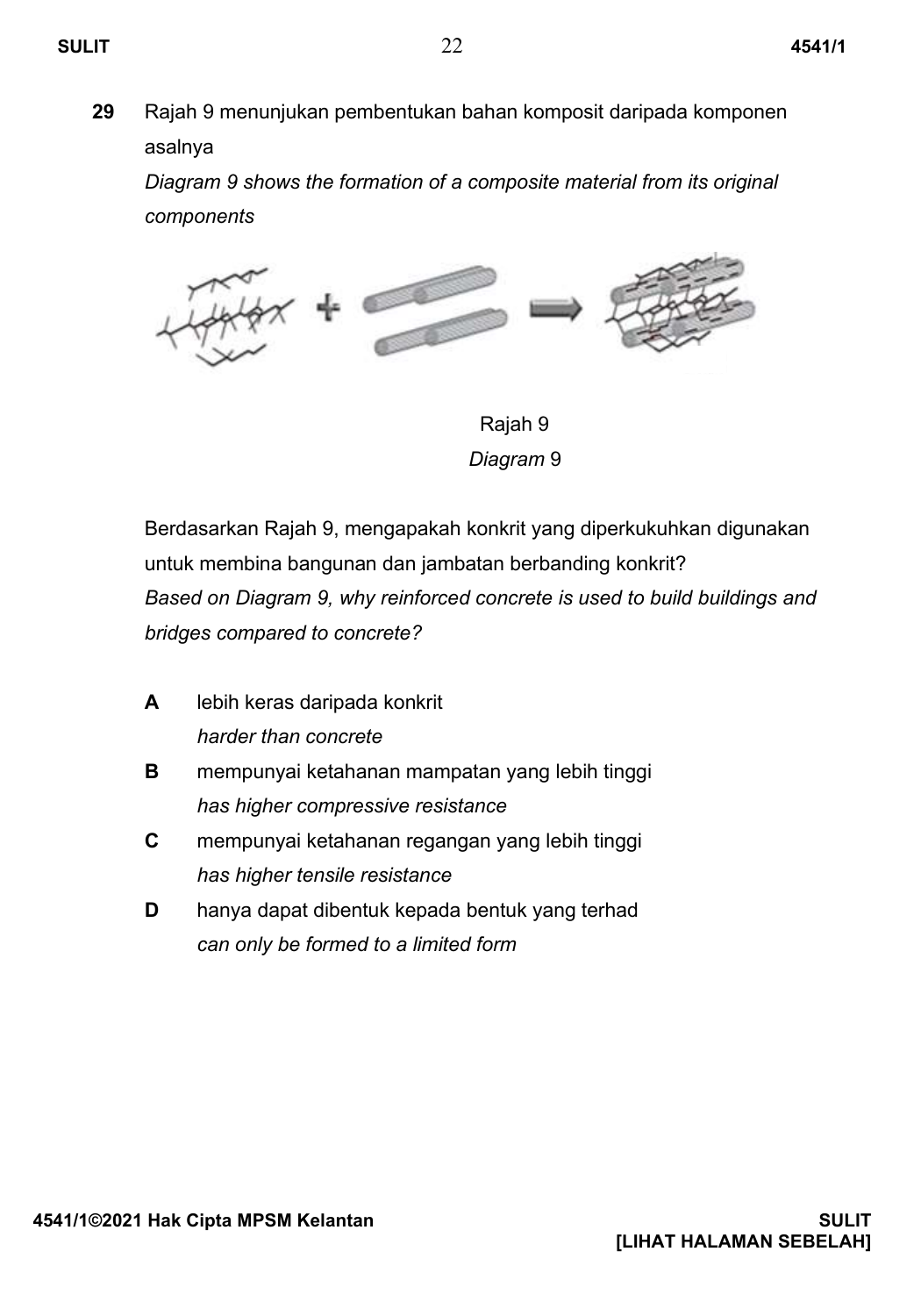**30** Pembakaran lengkap bagi satu hidrokarbon diwakili oleh persamaan yang berikut:

*The complete combustion of a hydrocarbon is represented by the following equation:* 

 $CH_{2x}$  +  $xO_2$   $\rightarrow$   $CO_2$  +  $xH_2O$ 

Apakah nilai x? *What is the value of x?* 

- **A** 5
- **B** 4
- **C** 3
- **D** 2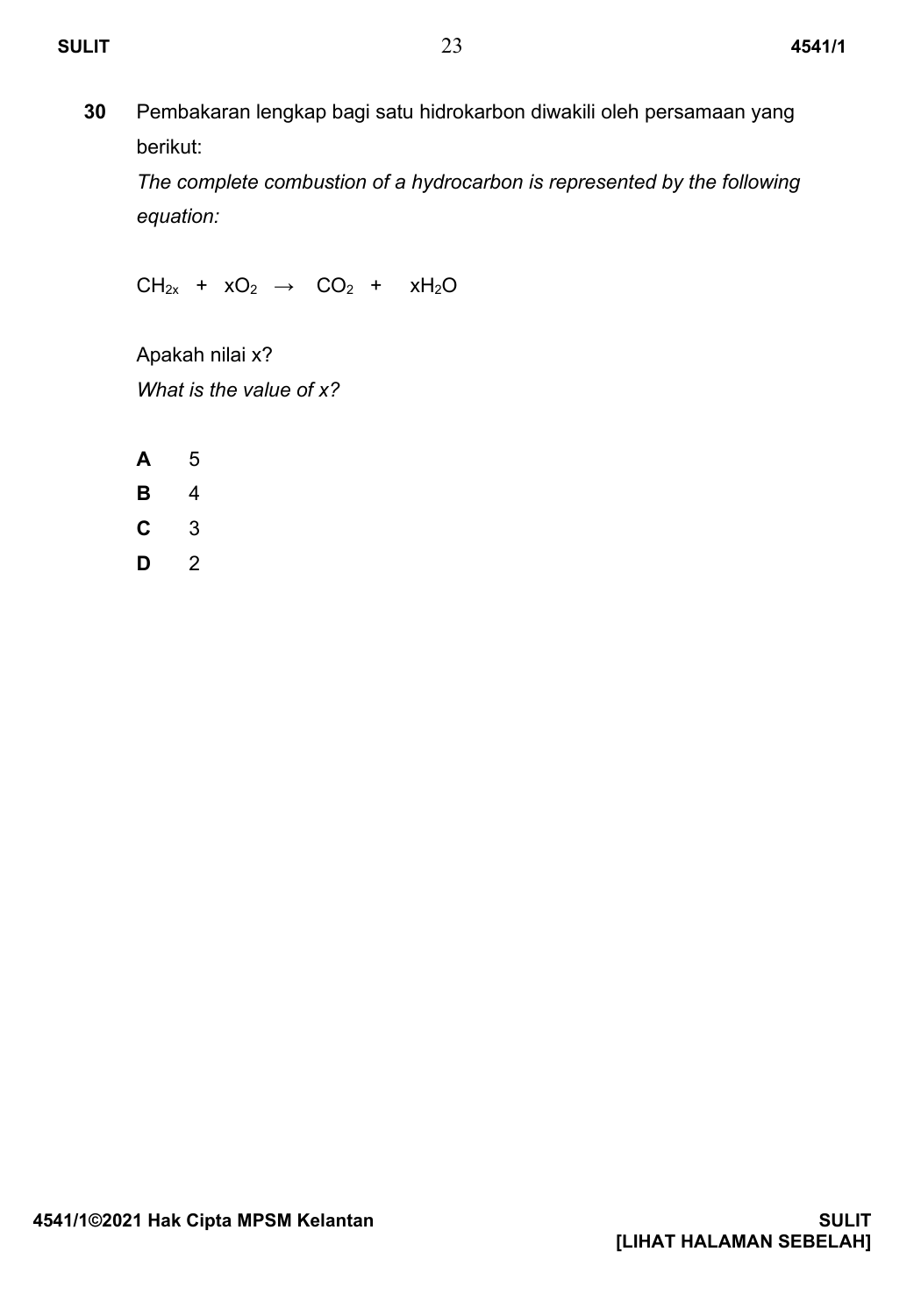**31** Rajah 10 menunjukkan Jadual Berkala Unsur yang terdiri daripada unsur P,Q, R, S dan T

*Diagram* 10 *shows the Periodic Table of Elements consisting of the elements*  P, Q, R, S *and* T





Susun unsur P,Q, R, S dan T berdasarkan pertambahan saiz jejari atom. *Arrange the elements* P, Q, R, S *and* T *based on the increase in atomic radius size.*

| А | T, R, S, Q, P |
|---|---------------|
| в | P, R, T, Q, S |
| С | R, T, P. Q, S |
| D | P, Q, R, S, T |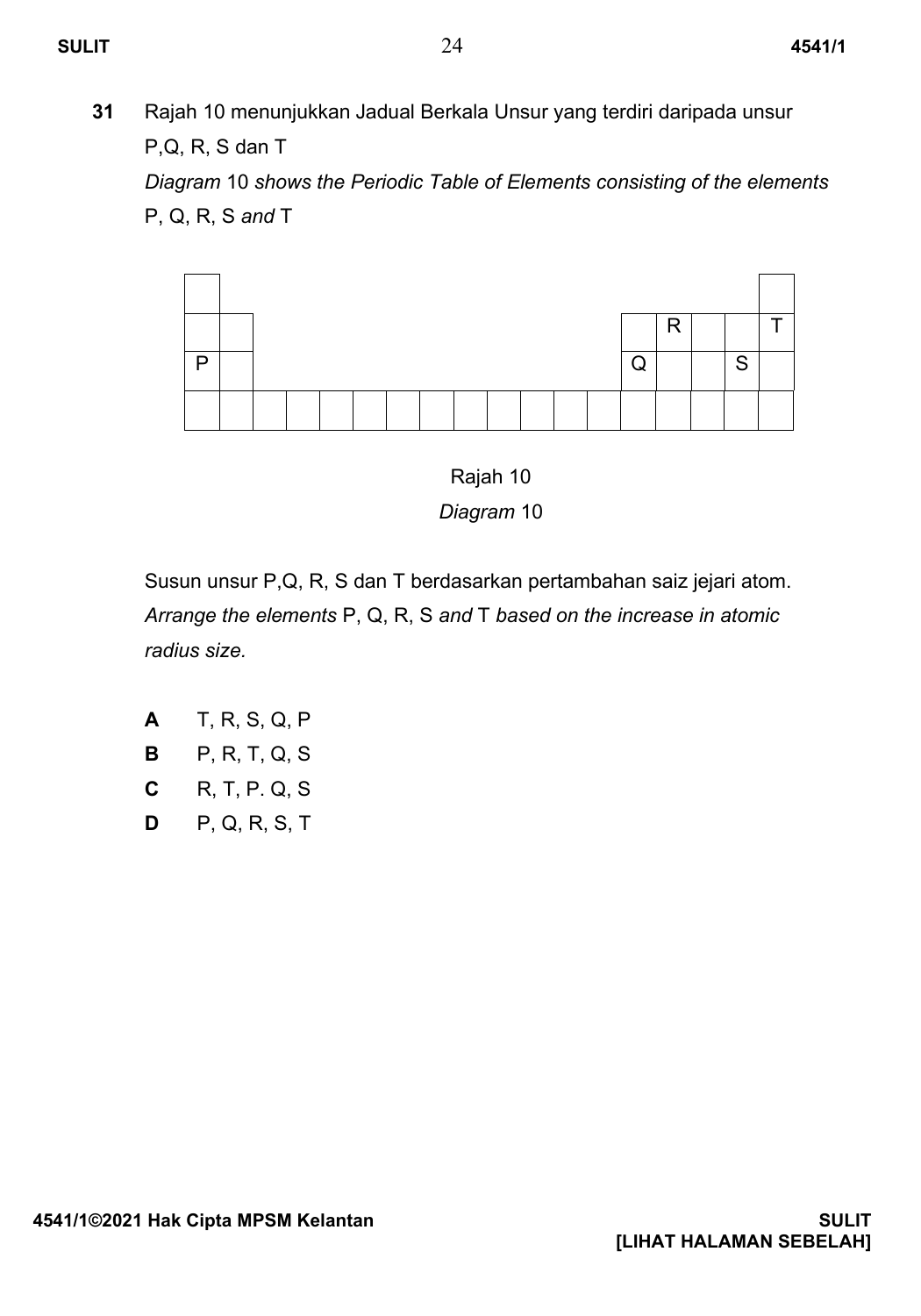**32** Rajah 11 menunjukkan tindak balas antara 8.0 cm<sup>3</sup> larutan plumbum(II) nitrat, 1.0 mol dm<sup>-3</sup> dengan larutan 5.0 cm<sup>3</sup> larutan kalium kromat(VI), 1.0 mol dm<sup>-3</sup>. *Diagram* 11 *shows the reaction between* 8.0 cm<sup>3</sup> *solution of lead(II) nitrate,* 1.0 mol dm-3 *and* 5.0 cm<sup>3</sup> *solution of potassium chromate(VI),* 1.0 mol dm-3 *.*



 Rajah 11  *Diagram* 11

Apakah ion-ion yang hadir dalam larutan tidak berwarna di atas mendakan. *What are the ions present in the colourless solution above the precipitate.*

- **A**  $K^+$ , NO<sub>3</sub><sup>-</sup>, Pb<sup>2+</sup>
- **B**  $K^+$ , NO<sub>3</sub><sup>-</sup>, CrO<sub>4</sub><sup>2-</sup>
- **C**  $Pb^{2+}$ , NO<sub>3</sub>
- **D**  $K^+$ , NO<sub>3</sub>-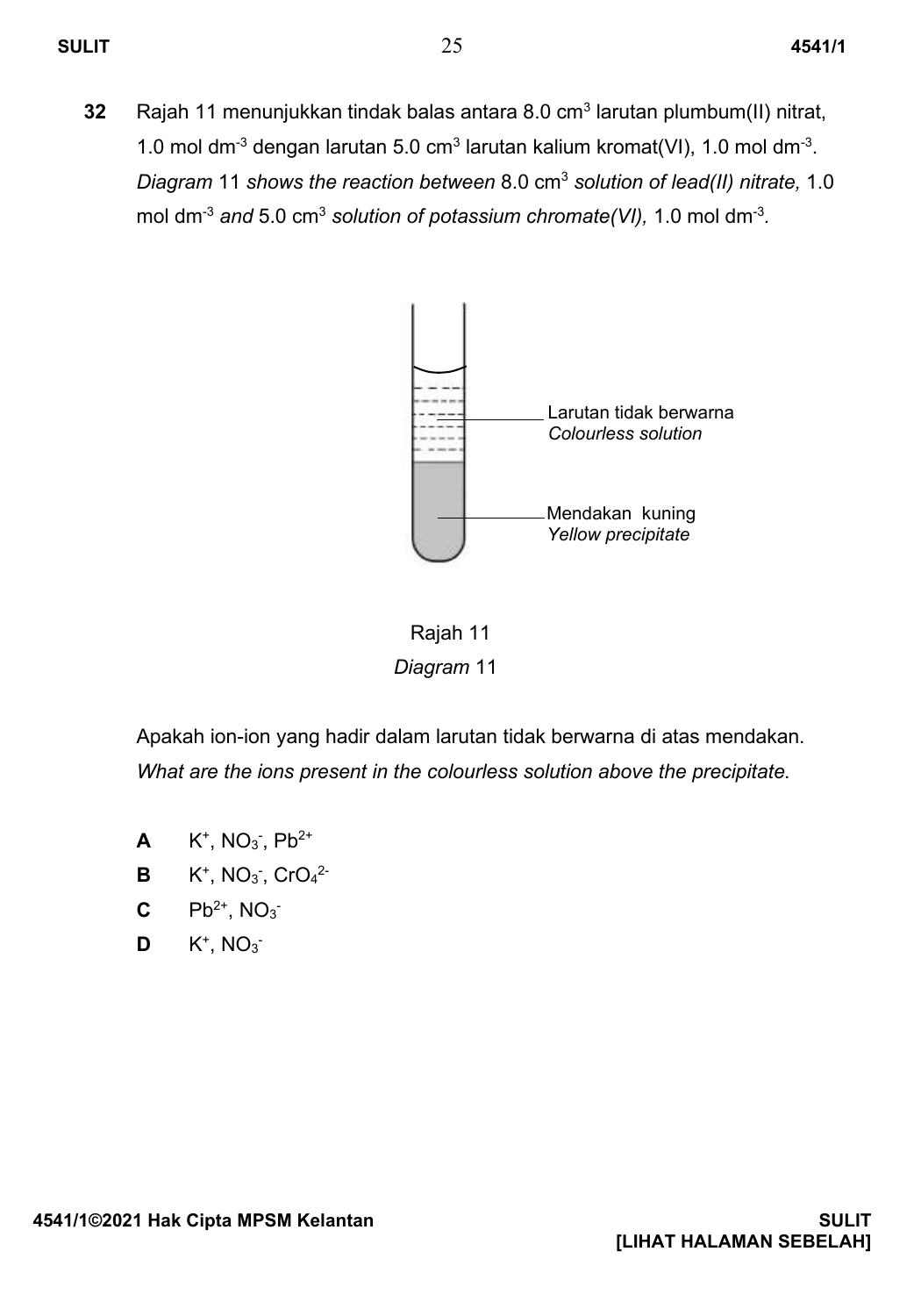**33** Jadual 4 menunjukkan haba peneutralan bagi dua asid monoprotik yang berlainan, P dan Q dengan larutan kalium hidroksida.

*Table* 4 *shows the heat of neutralisation of two different monoprotic acids,* P *and* Q, *with potassium hydroxide solution.*

| Set | Jenis asid<br>Type of asid                                                                                                                | Jenis alkali<br>Type of alkali                                                                                                                                 | Haba peneutralan<br>Heat of<br>neutralisation |
|-----|-------------------------------------------------------------------------------------------------------------------------------------------|----------------------------------------------------------------------------------------------------------------------------------------------------------------|-----------------------------------------------|
|     | 50 cm <sup>3</sup> 1.0 mol dm <sup>-3</sup><br>asid monoprotik P.<br>50 cm <sup>3</sup> of 1.0 mol dm <sup>-3</sup><br>monoprotic acid P. | $50 \text{ cm}^3$ larutan kalium<br>hidroksida 1.0 mol dm <sup>-3</sup><br>50 cm <sup>3</sup> of 1.0 mol dm <sup>-3</sup><br>potassium hydroxide<br>solution   | $-57.0$ kJ mol <sup>-1</sup>                  |
| Ш   | 50 cm <sup>3</sup> 1.0 mol dm <sup>-3</sup><br>asid monoprotic Q.<br>50 cm <sup>3</sup> of 1.0 mol dm <sup>-3</sup><br>monoprotic acid Q. | 50 cm <sup>3</sup> larutan kalium<br>hidroksida, 1.0 mol dm <sup>-3</sup><br>50 cm <sup>3</sup> of 1.0 mol dm <sup>-3</sup><br>potassium hydroxide<br>solution | $-54.0$ kJ mol <sup>-1</sup>                  |

Jadual 4  *Table* 4

Berdasarkan maklumat dalam Jadual 4, apakah P dan Q?

*Based on the information in Table* 4*, what is* P *and* Q ?

|   | Set I             | Set II          |
|---|-------------------|-----------------|
|   |                   |                 |
|   | Asid nitrik       | Asid sulfurik   |
| A | Nitric acid       | Sulphuric acid  |
| в | Asid etanoik      | Asid fosforik   |
|   | Ethanoic acid     | Phosphoric acid |
|   |                   |                 |
|   | Asid nitrik       | Asid etanoik    |
| C | Nitric acid       | Ethanoic acid   |
|   |                   |                 |
|   | Asid hidroklorik  | Asid nitrik     |
| D | Hydrochloric acid | Nitric acid     |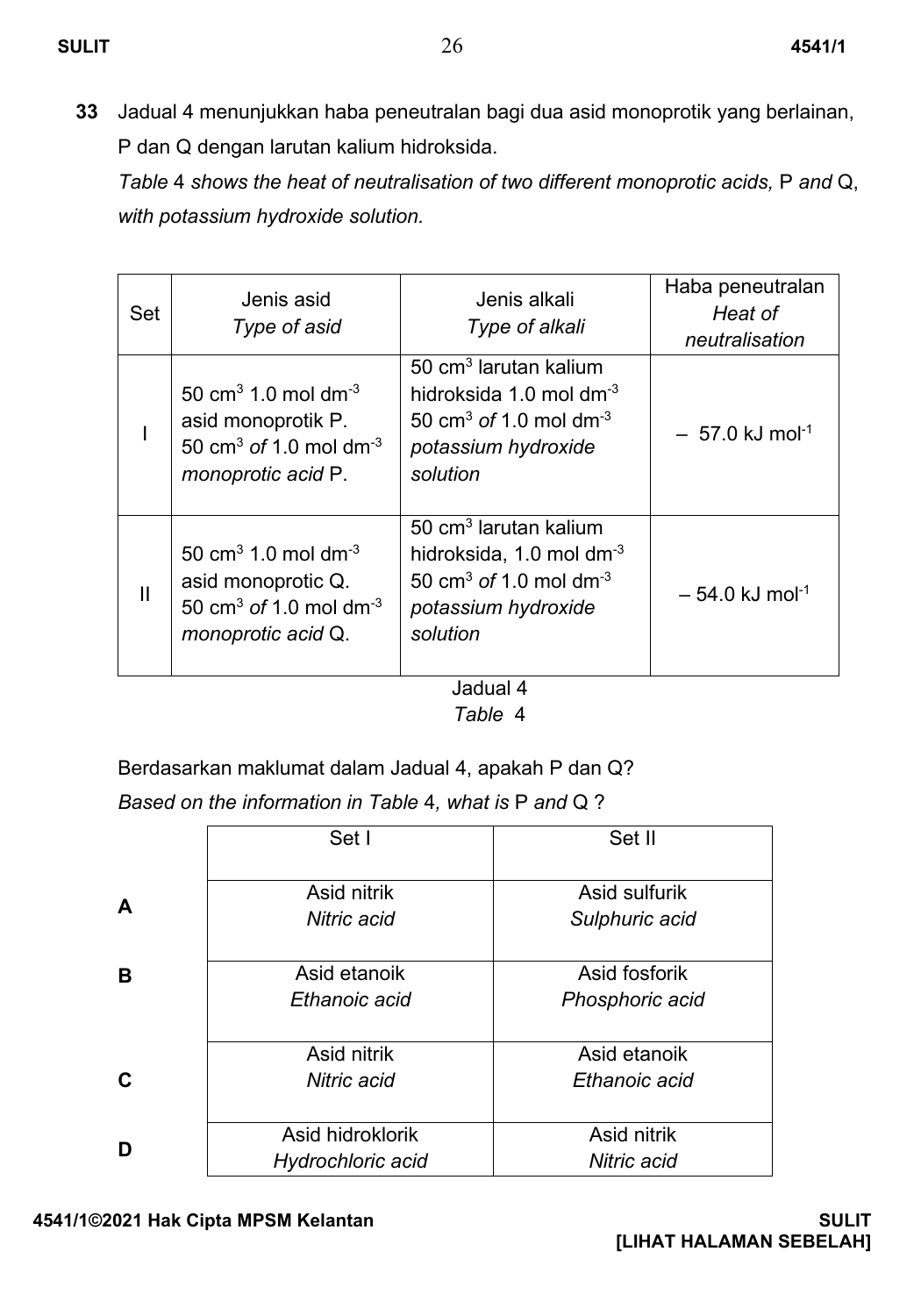**34** Rajah 12 menunjukkan cakera brek dan cakera pemotong yang dibuat dari seramik termaju.

Bahan X digunakan dalam pembuatan cakera brek dan cakera pemotong, kerana sifatnya yang kuat, keras, tahan kejutan terma dan rintangan yang tinggi terhadap haba.

*Diagram 12 shows a brake disc and a cutting disc made of advanced ceramic. Material X is used in the manufacture of brake discs and cutting discs , due to its strong, hard, thermal shock resistance and high resistance to heat.* 





 Rajah 12  *Diagram* 12

Apakah X? *What is X?*

- **A** Silika *Silica*
- **B** Alumina *Alumina*
- **C** Silikon karbida *Silicon carbide*
- **D** Zirkonium oksida *Zircornium oxide*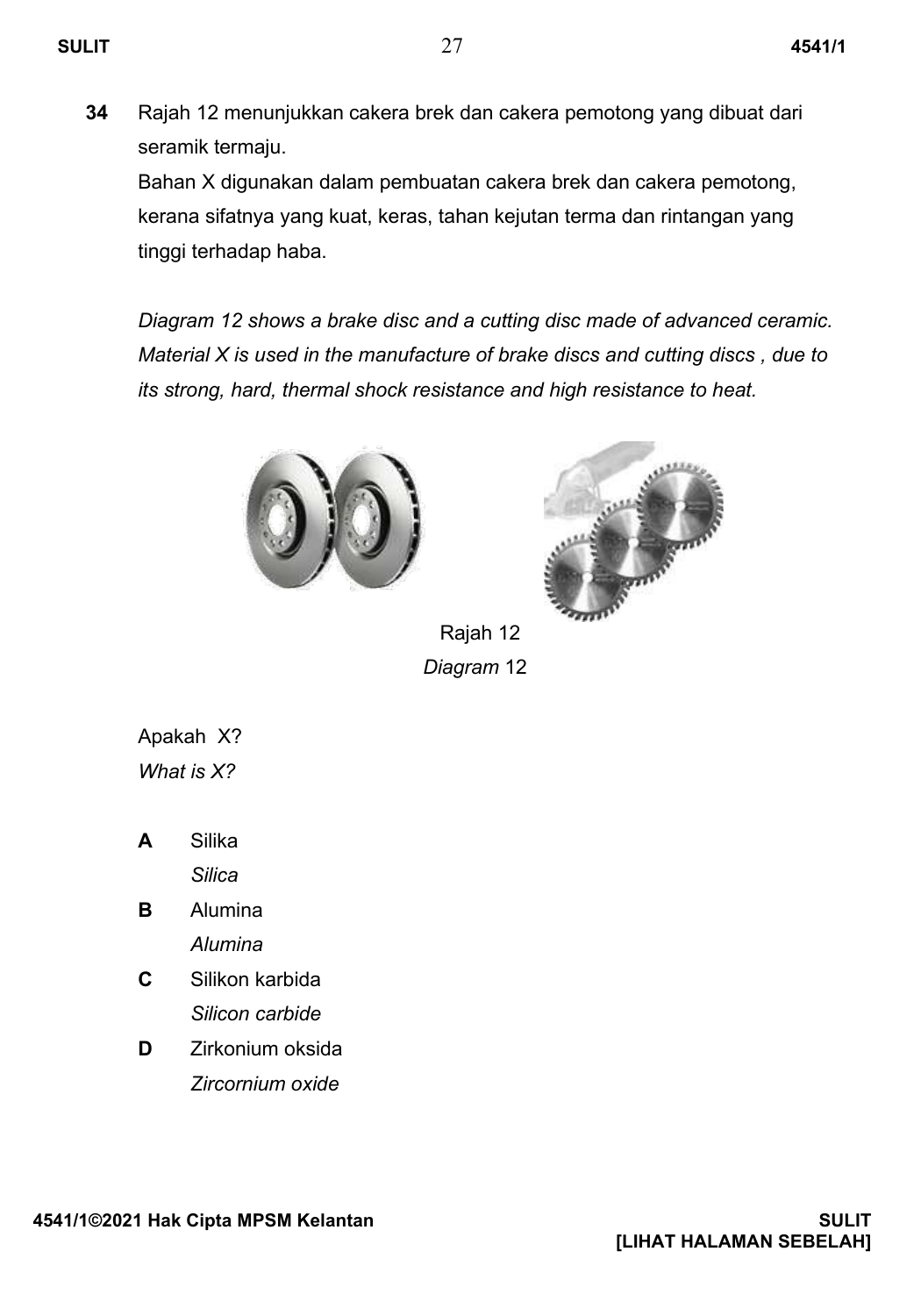**35** Selain daripada membunuh bakteria di permukaan kulit, penggunaan cecair antiseptik disinfektan juga dapat memusnahkan patogen yang terdapat pada lantai dan sistem perparitan.

Diantara berikut, yang manakah disinfektan?

*In addition to killing bacteria on the surface of the skin, the use of disinfectant antiseptic liquids can also destroy pathogens found on floors and drainage systems.* 

*Which of the following is a disinfectant?*

- **A** Antihistamin *Antihistamines*
- **B** Klozapin *Klozapin*
- **C** Etanol *Ethanol*
- **D Betametason** *Betamethasone*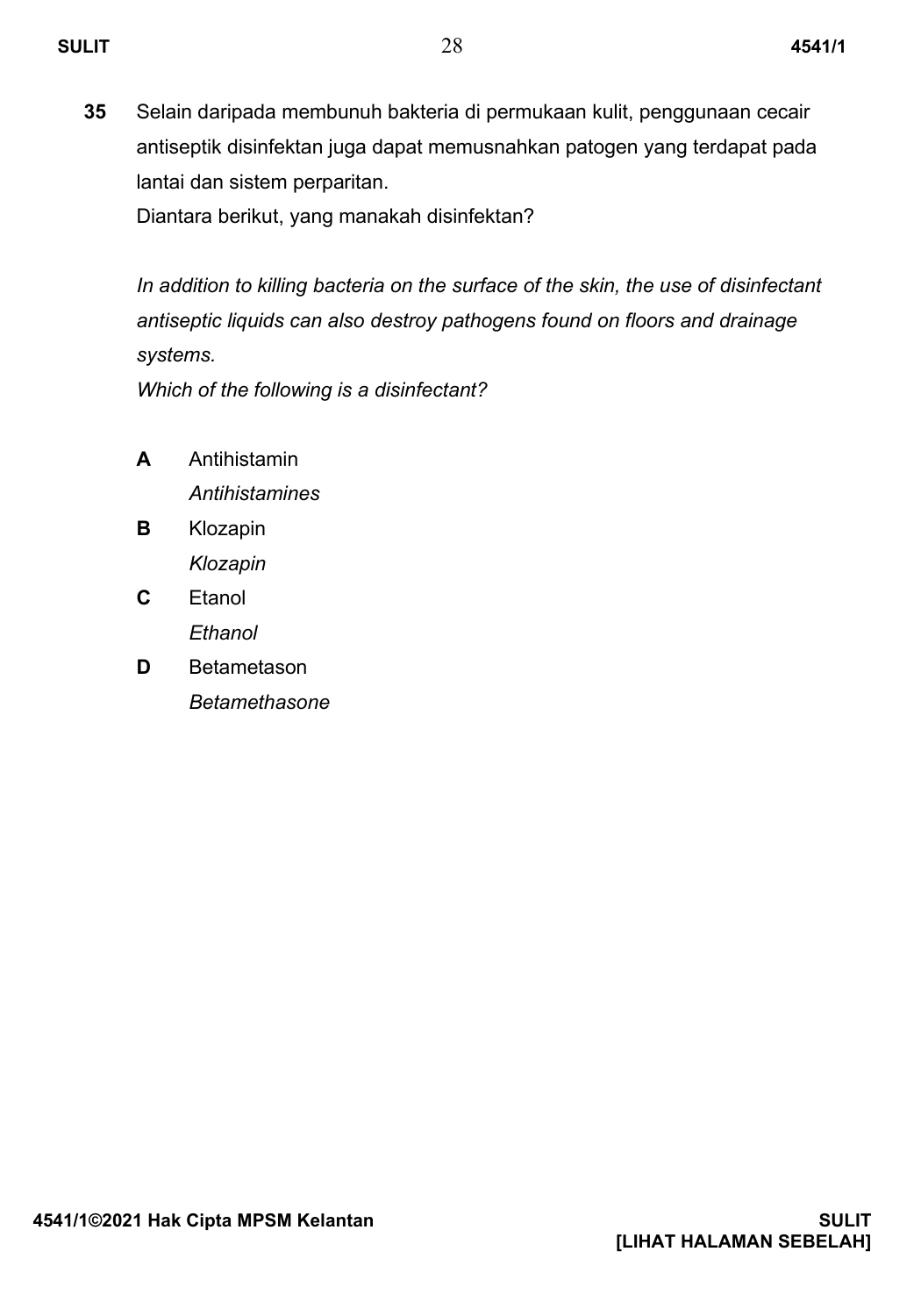**36** Rajah 13 menunjukkan satu sel kimia *Diagram* 13 *shows a chemical cell*



Rajah 13

 *Diagram* 13

Bahan manakah yang mengalami pengoksidaan dan penurunan? *Which subtances undergo oxidation and reduction*?

$$
[ E0 bagi sel setengah ; Zn2+ (ak) + 2e \over \sum Zn_{(p)}, E0 = -0.76V ]
$$

[  $E^0$  bagi sel setengah : Cu<sup>2+</sup> (ak) + 2e  $\sum_{(p)}$  Cu<sub>(p)</sub>,  $E^0 = +0.34V$  ]

|   | Pengoksidaan | Penurunan      |
|---|--------------|----------------|
|   | Oxidation    | Reduction      |
|   | Kuprum       | Ion Kuprum(II) |
| A | Copper       | Copper(II) ion |
|   | Kuprum       | Ion hidrogen   |
| B | Copper       | Hydrogen ion   |
|   | Zink         | Ion Kuprum(II) |
| C | Zinc         | Copper(II) ion |
|   | Zink         | Ion hidrogen   |
| D | Zinc         | Hydrogen ion   |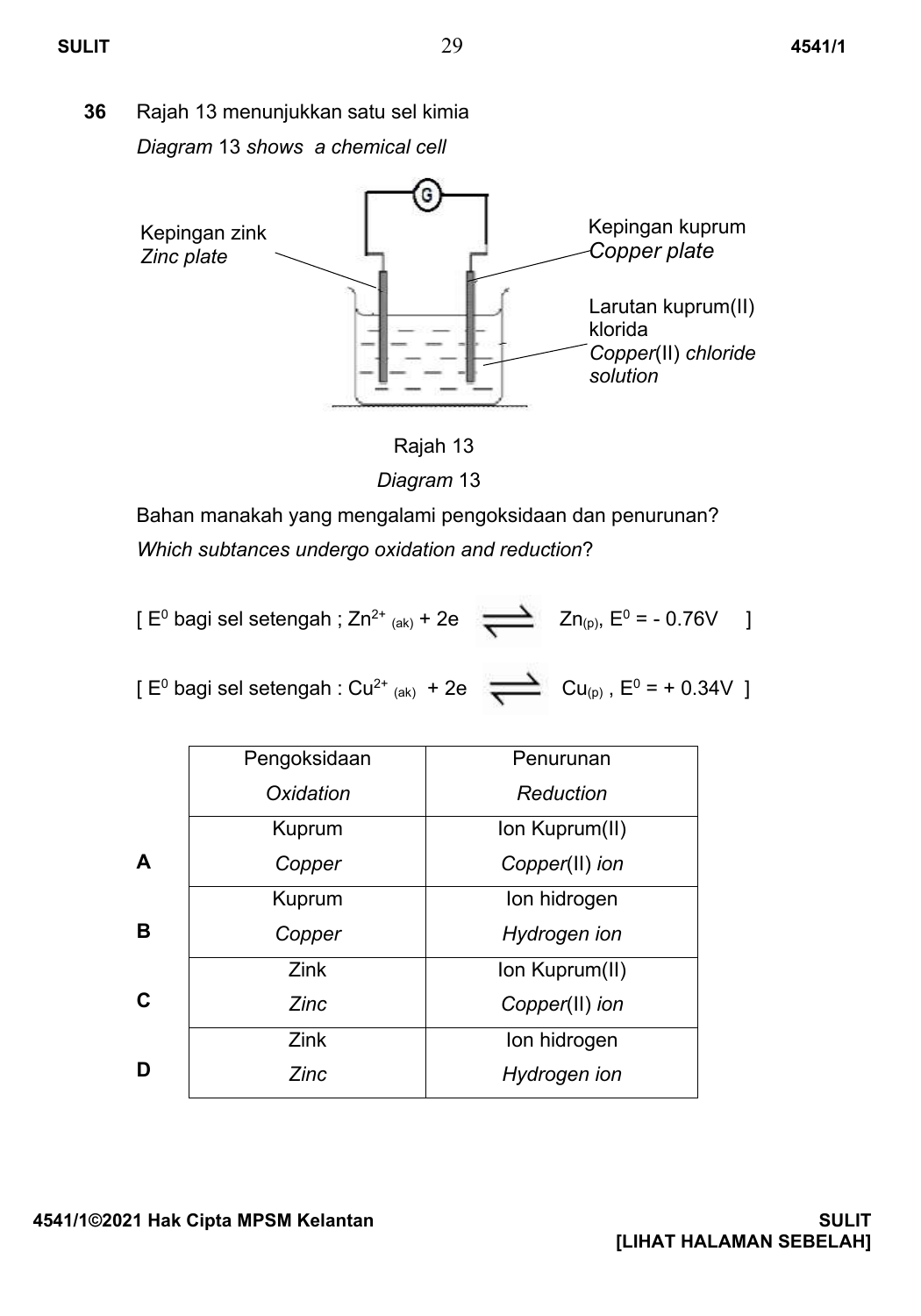**37** Dalam suatu tindak balas, 4.6 g natrium telah ditindak balaskan dengan gas oksigen dalam sebuah balang gas. Hasil tindak balas ialah pepejal putih. Sebahagian pepejal ini telah dilarutkan ke dalam 25 cm $3$  air suling membentuk larutan tidak berwarna, berkepekatan 2 mol dm<sup>-3</sup> yang menukarkan warna kertas litmus merah kepada biru. Berapakah jisim pepejal putih yang telah bertindak balas dengan air suling untuk menghasilkan larutan tidak berwarna tersebut. [Jisim atom relatif : Na = 23,  $O = 16$ ]

*In a reaction*, 4.6 g *of sodium is reacted with oxygen gas in a gas jar. The result of the reaction is a white solid. Some of the solid is dissolved in* 25 cm<sup>3</sup> *of distilled water to form a colourless solution and the concentration is* 2 mol dm-3 *. The solution changed the colour of litmus paper from red to blue. What is the mass of white solid that has reacted with the distilled water to produce the colourless solution.*

*[Relative atomic mass:* Na *= 23,* O *= 16]*

- **A** 2.3 g
- **B** 3.1 g
- **C** 6.2 g
- **D** 6.6 g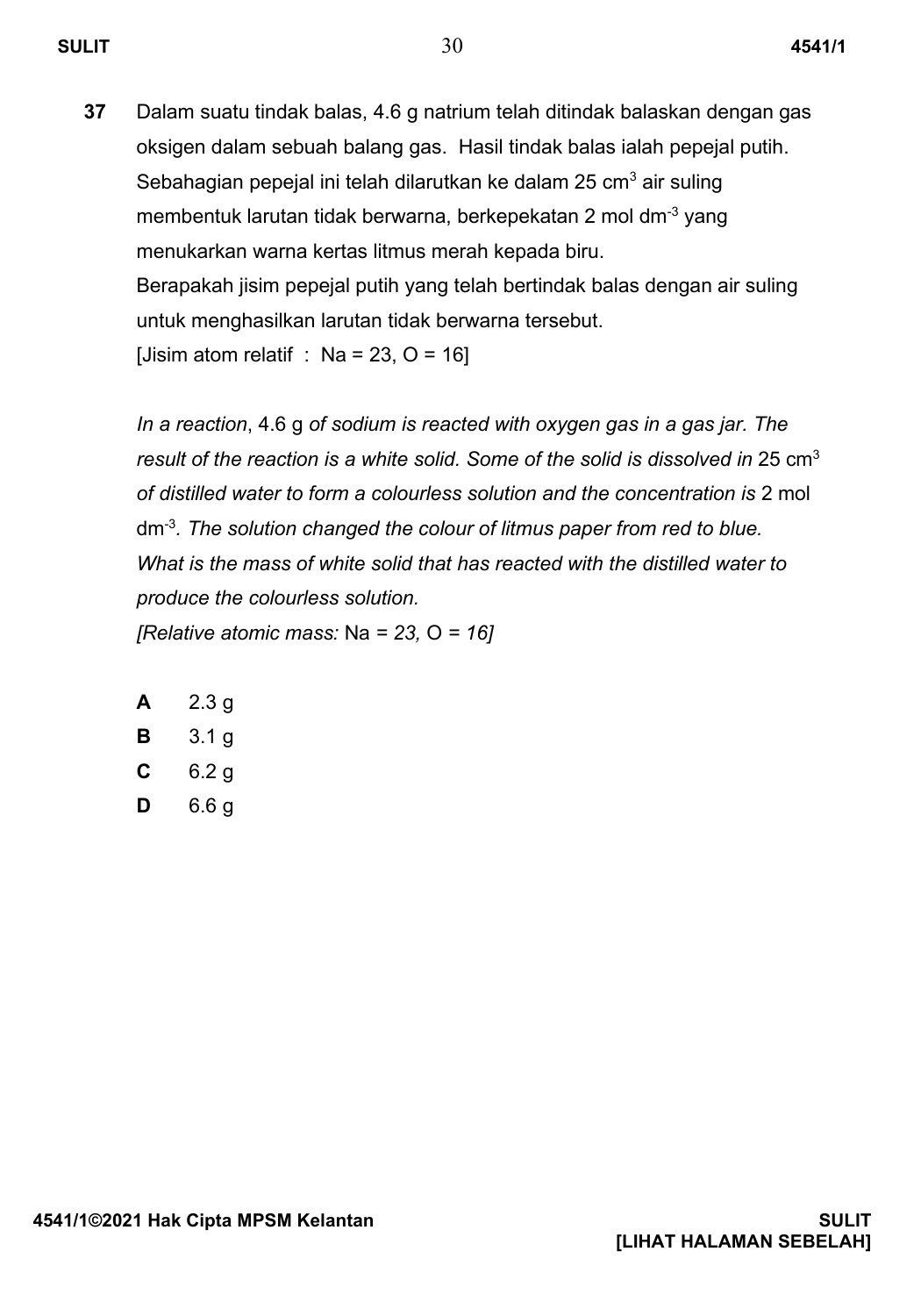**38** Rajah 14 menunjukkan pembentukkan ammonia boron trifluorida apabila ammonia NH $_3$  bertindak balas dengan boron trifluoride BF $_3$ . *Diagram* 14 *shows the formation of ammonia boron trifluoride when ammonia* NH<sup>3</sup> *reacts with boron trifluoride* BF<sup>3</sup>



 Rajah 14  *Diagram* 14

Apakah ikatan kimia yang ditunjukkan dalam Rajah 14? *What is the chemical bond shown in Diagram* 14?

- **A** Ikatan ion *Ionic bond*
- **B** Ikatan datif *Dative bond*
- **C** Ikatan logam *Metallic bond*
- **D** Ikatan hidrogen *Hydrogen bond*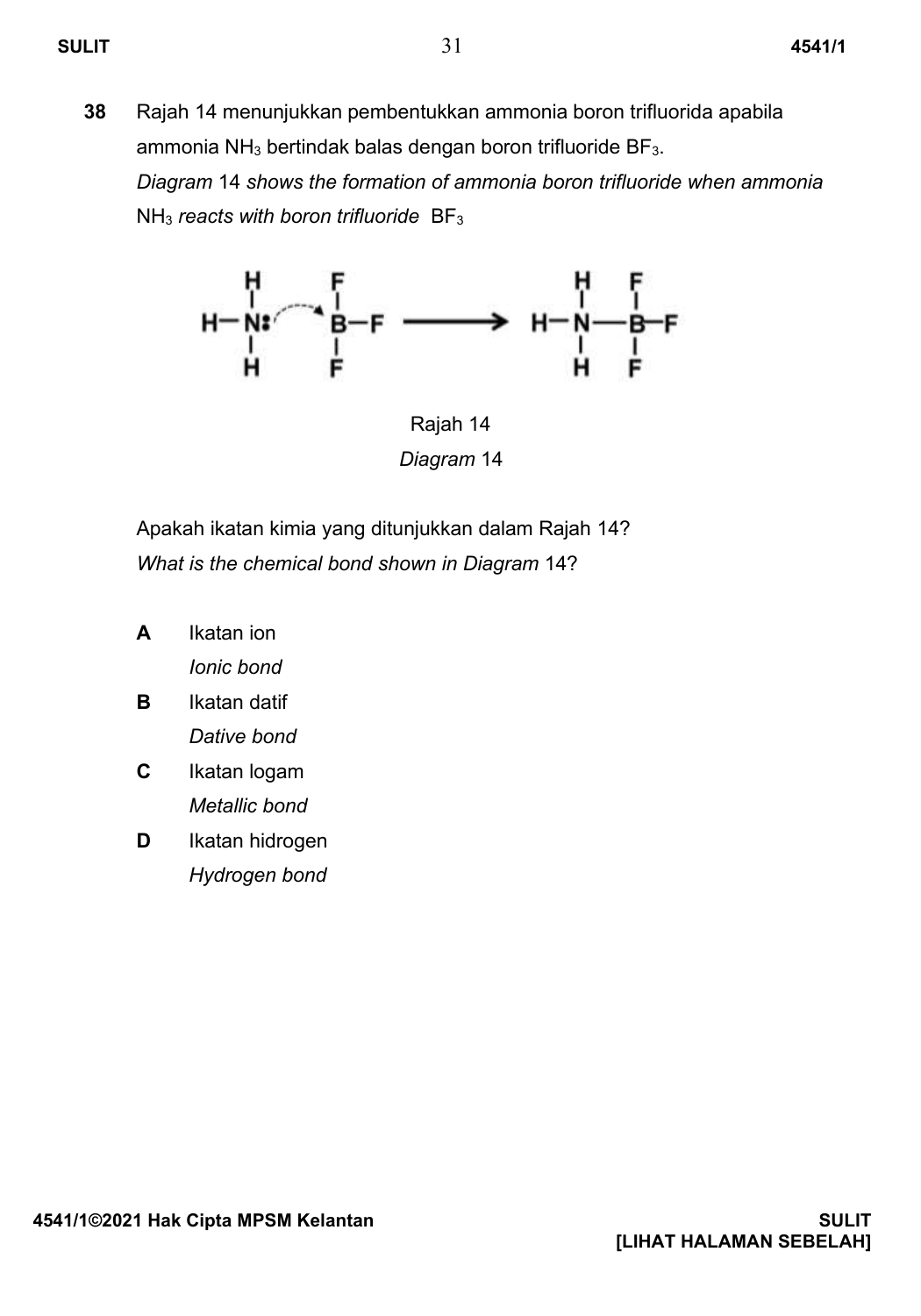- **39** Antara berikut yang manakah contoh polimer Elastomer *Which of the following is an example of an Elastomer polymer*
	- **A** Bakelit *Bakelite*
	- **B** Melamina *Melamine*
	- **C** Polivinil klorida *Polyvinyl chloride*
	- **D** Getah stirena-butadiena (SBR) *Styrene-butadiene rubber (SBR)*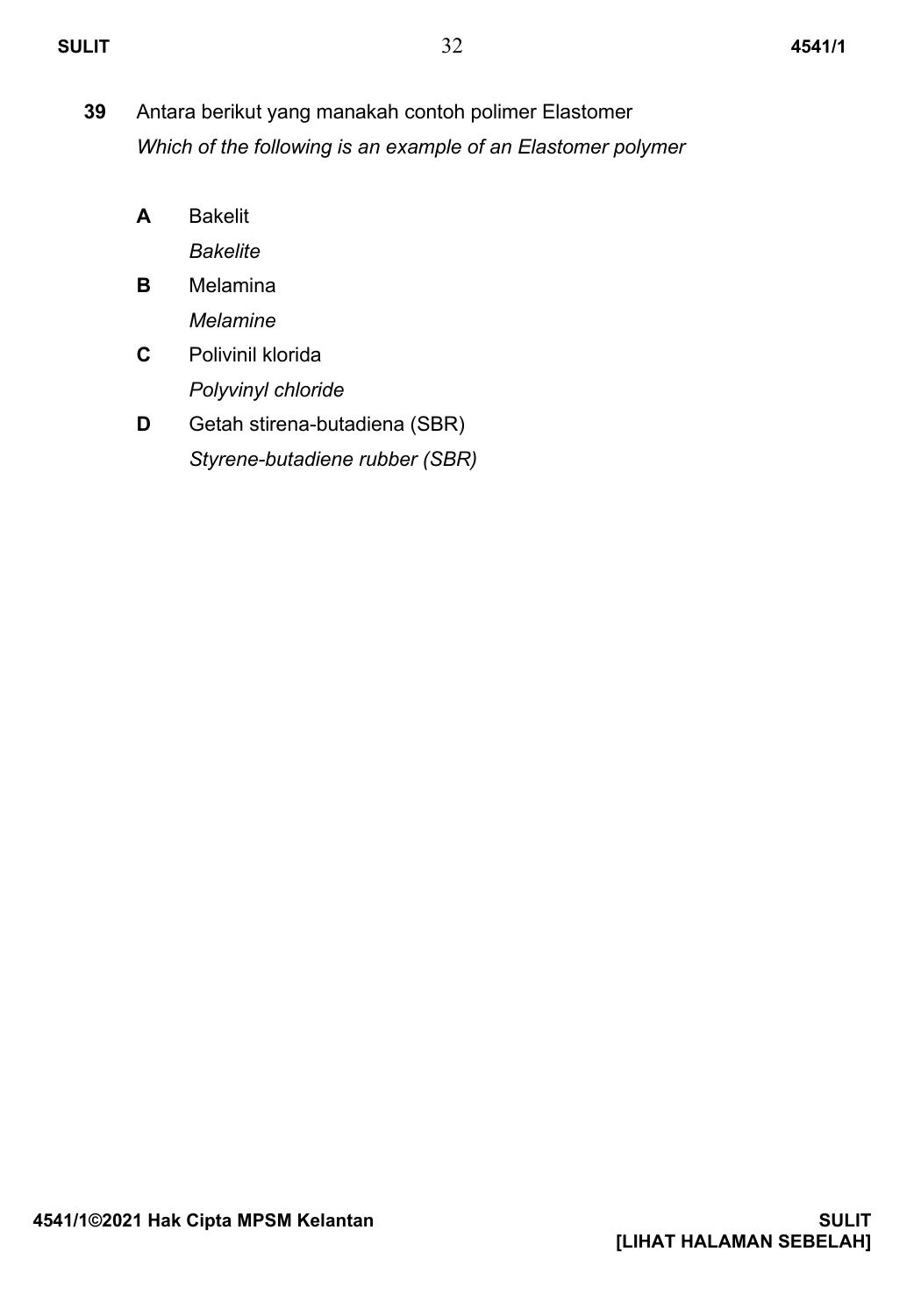**40 Rajah 15 menunjukkan dua set eksperimen yang dijalankan ke atas 25 cm<sup>3</sup> larutan** kuprum(II) sulfat. Serbuk logam magnesium dimasukkan secara berlebihan. *Diagram* 15 *shows two sets of experiment conducted on 25* cm<sup>3</sup> *of* 0.1 mol dm-3 *copper*(II) *sulphate solution. Magnesium powders are added in excess.*



*Diagram* 15